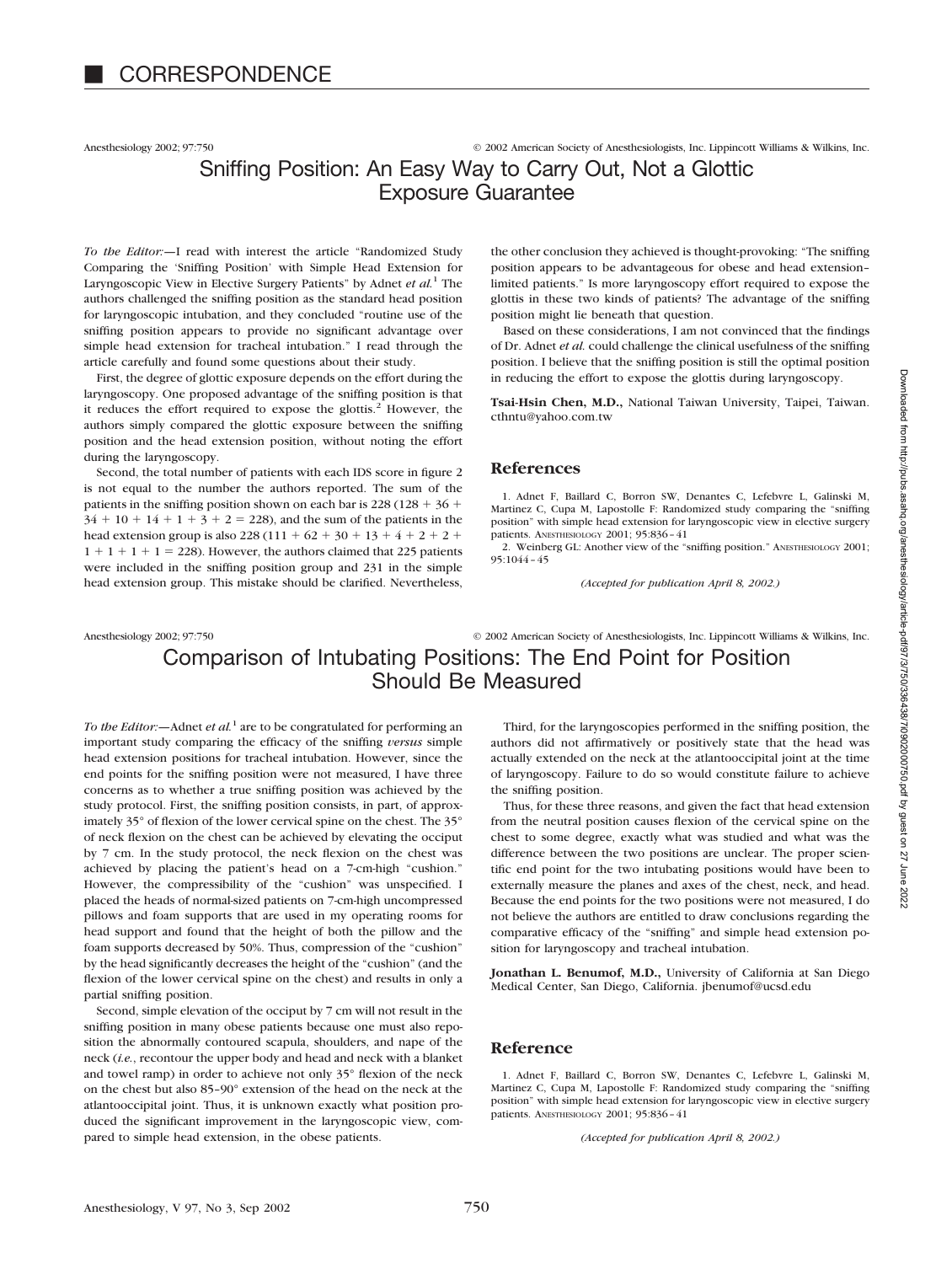Anesthesiology 2002; 97:751 © 2002 American Society of Anesthesiologists, Inc. Lippincott Williams & Wilkins, Inc. There's More to Intubation Than Laryngoscopy

#### *To the Editor:—*In the article by Adnet *et al.*, <sup>1</sup> "Randomized Studies Comparing the 'Sniffing Position' with Simple Head Extension for Laryngoscopic View in Elective Surgery Patients," the authors graded two views of each patient's larynx and the degree of difficulty with subsequent intubation. Their results showed no difference in laryngeal exposure between the extended head and sniffing position either at initial laryngoscopy or following repositioning of the head, except in obese patients and those with limited neck mobility. Visualization in these subgroups was best with the head in the sniffing position, but whether this observation was relevant to ease of intubation was not established. Approximately 11% of laryngoscopies were judged to be difficult, while fewer tracheal intubations proved problematic.

One can reasonably reinterpret the authors' findings and formulate several generalizations that are applicable to all routine intubations. First, resting the head comfortably on a small pillow with the neck flexed and head extended is an acceptable position for laryngoscopy. Moving the head when a difficult laryngoscopy is encountered may sometimes improve visualization but is not likely to enhance the intubating process. Second, a standard technique of intubation, as described in the article by Adnet *et al.*, is suitable and successful with easy, as well as most, but not all, difficult laryngoscopies. Adnet's experience with intubations also defines the problem for which a solution must be found: a small number of patients required a complex approach to intubation involving participation of an assistant, multiple attempts at passing the endotracheal tube, and possible changes to the method of intubation. Although these patients were exposed to prolonged manipulation, none was harmed under conditions of a controlled trial for elective surgery. However, similar attempts could prove inadequate in other clinical settings, *e.g.*, emergency surgery for trauma, bowel obstruction, burns, ICU care, and obstetrics where successful first try intubation could be critical to patient outcome. Third, in practice, when a difficult laryngoscopy is encountered, the first view obtained by an experienced operator is probably the best. If the operator proceeds using a standard method of intubation, attempts at introducing the endotracheal tube will be as difficult as the ongoing laryngoscopy. Under this circumstance, the difficult laryngoscopy and difficult intubation appear inseparable, while in actuality, laryngoscopy and tracheal intubation are distinct processes and independent of each other. It is possible to experience a difficult laryngoscopy and yet easily intubate the trachea if the technique of intubation is correct. If an advance is to be made in improving intubation of patients with difficult laryngoscopies, it will not be found in attempts at bettering laryngeal view since near-maximal exposure has been attained with presently

used equipment and techniques of laryngoscopy. The answer is to routinely use a technique of intubation that works equally well for both easy and difficult airways.

During difficult intubation, any technique must overcome physical obstacles within the upper airway that hinder movement of the endotracheal tube toward the glottis. Several considerations include:

- 1. Current techniques of laryngoscopy create a passage within the upper airway of unique size and shape for a given individual, which is not easily altered by manipulation carried out during laryngoscopy. The anesthesiologist is forced to use the passage through the upper airway as it exists at the time of initial laryngoscopy.
- 2. To reach the vocal cords, the endotracheal tube must travel through the laryngoscopic channel created by a curved laryngoscope blade without touching any part of the airway; otherwise, it will be deflected away from the glottic opening.
- 3. The endotracheal tube must have a correct shape and must be delivered in a proper direction towards the glottis in order to move freely through the laryngoscopic channel. Shape and direction are important in controlling the endotracheal tip and for successful intubation.
- 4. A practical means of providing and maintaining the endotracheal tube with a prescribed shape is to routinely employ a stylet within the endotracheal tube lumen. When properly combined and conformed, the endotracheal tube and stylet form a working unit—the oral tracheal stylet unit to be used for every routine intubation.<sup>2</sup>

Does this approach to intubation, used safely and successfully over many years, expand the nature of investigations needed to develop the editorial suggestion "Common Practice and Concepts in Anesthesia: Time for Reassessment"<sup>3</sup> and help highlight the essential relationships between the airway, laryngoscopy, and tracheal intubation?

**Russell B. Stasiuk, M.D., F.R.C.P.C.,** Vancouver General Hospital, Vancouver, British Columbia, Canada. rstasiuk@vanhosp.bc.ca

### **References**

1. Adnet F, Baillard C, Borron S W, Denantes C, Lefebvre L, Galinski M, Martinez C, Cupa M, Lapostolle F: Randomized study comparing the "sniffing position" with simple head extension for laryngoscopic view in elective surgery patients. ANESTHESIOLOGY 2001; 95:836–41

2. Stasiuk R B P: Improving styletted oral tracheal intubation: Rational use of the OTSU. Can J Anesth 2001; 48:911–18

3. Isono S: Common practice and concepts in anesthesia: Time for reassessment (editorial). ANESTHESIOLOGY 2001; 95:825–7

*(Accepted for publication April 8, 2002.)*

Anesthesiology 2002; 97:751–2 © 2002 American Society of Anesthesiologists, Inc. Lippincott Williams & Wilkins, Inc. The Sniffing Position

*To the Editor:*—We commend Adnet *et al.*<sup>1</sup> for daring to question a traditional, though not scientifically validated, aspect of anesthesia practice—the sniffing position for intubation. However, several aspects of their study warrant comment.

Although the authors acknowledge that the unblinded nature of the study was a limitation, this deserves more emphasis. Bias may have been quite easily introduced during assessment of the view at laryngoscopy (the main outcome variable) and/or during the force exerted on the laryngoscope blade at laryngoscopy. The potential for bias in this particular study is amplified by the fact that four of the investigators were coauthors of two previous articles refuting the ability of the sniffing position to produce alignment of the three axes considered important for optimal laryngoscopic view.<sup>2,3</sup>

Another problem with this study is the lack of use of neuromuscular blocking agents. As the majority of adult intubations during surgery in this country are facilitated by neuromuscular blocking agents, their elimination creates a situation which may be difficult to extrapolate to usual clinical practice. Neuromuscular blocking agents may both Supported by the Department of Anesthesiology, University of Texas MD improve and obscure the view at laryngoscopy. Eliminating patient

Anderson Cancer Center, Houston, Texas.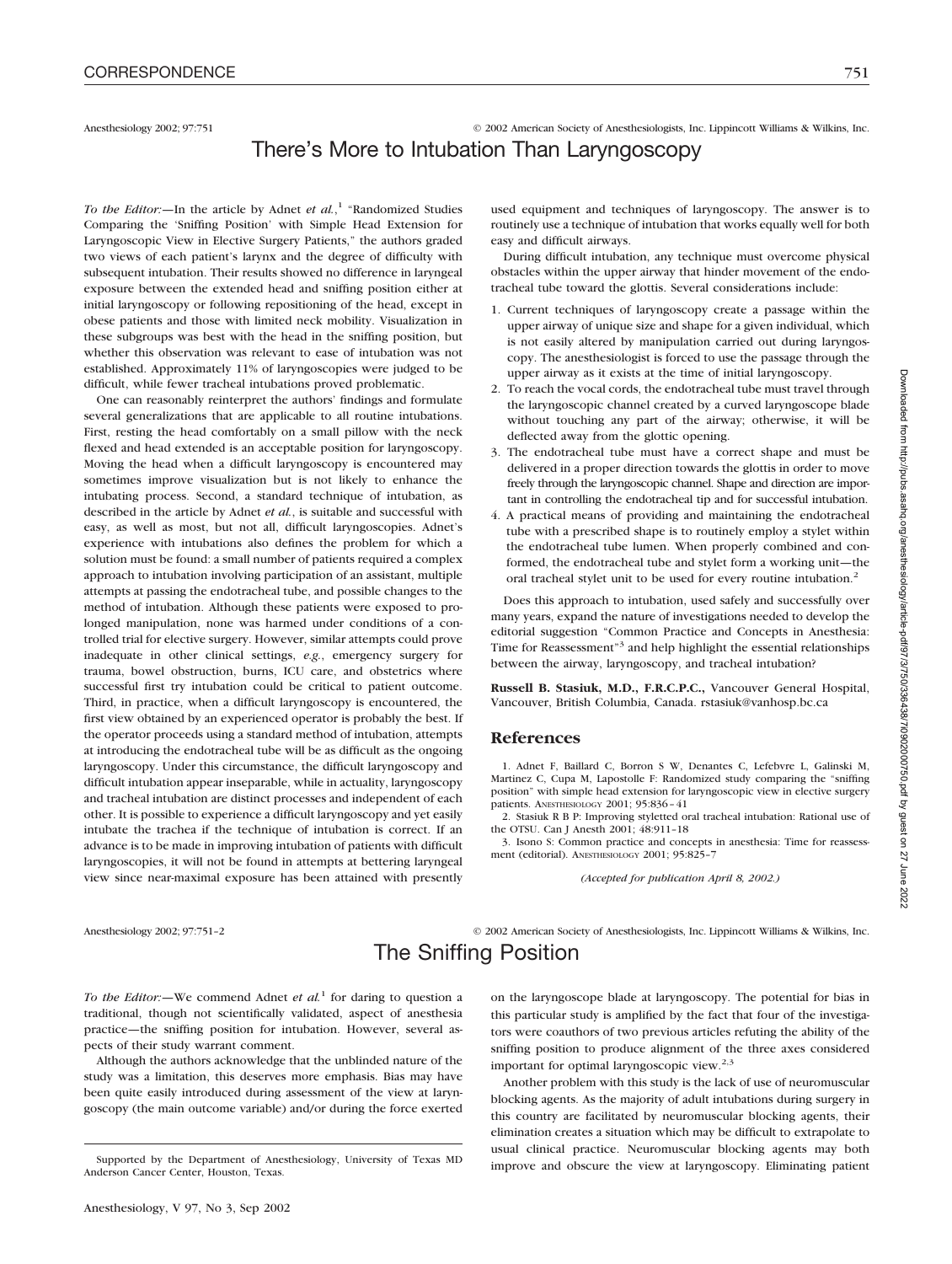movement and facilitating mouth opening contribute to the former, while a decrease in muscle tone may precipitate collapse of the pharyngeal walls, thereby hindering visualization. The net effects of these opposing forces is unpredictable and may vary from individual to individual and even time to time.

We very much agree with the authors' attempts to standardize the type of laryngoscope blade used in their study. Nonetheless, not all MacIntosh No. 3 blades are created equal. For example, the eMAC Welch Allen<sup>®</sup> and the Propper<sup>®</sup> blades have much less curvature than many others. It would be important to know exactly which type of MacIntosh blade was used in this study, and to account for the differences during data analysis if more than one type was utilized.

Finally, the conclusion that the sniffing position does not aid laryngoscopy except during two specific circumstances, obesity and decreased neck movement, is misleading. The authors present four other potential predictors of difficult intubation which were not associated with an improvement of laryngoscopic view with the sniffing position. However, for three of these (limited mouth opening, short thyromental distance, and "other anatomic factors"), the number of patients with each predictive factor was between zero and four—numbers much too small for statistical analysis. Even for the remaining factor, Mallampati classes III and IV, the trend was toward improvement in laryngoscopic grade with the sniffing position, but the sample size was too small to

achieve statistical significance. Thus, the authors have merely demonstrated that the sniffing position was useful for the two most frequent predictors for difficult intubation studied. It is possible that the sniffing position is beneficial for all potentially difficult intubations but unnecessary for easier intubations. This is consistent with our clinical impression that when an airway is "easy," it does not really matter what one does, but when an airway is more difficult, one must resort to a variety of intubation "tricks," such as the sniffing position.

**M. Denise Daley, M.D.,\* Peter H. Norman, M.D.** \*University of Texas MD Anderson Cancer Center, Houston, Texas. mddaley@swbell.net

### **References**

1. Adnet F, Baillard C, Borron SW, Denantes C, Lefebvre L, Galinski M, Martinez C, Cupa M, Lapostolle F: Randomized study comparing the "sniffing position" with simple head extension for laryngoscopic view in elective surgery patients. ANESTHESIOLOGY 2001; 95:836–41

2. Adnet F, Borron SW, Lapostolle F, Lapandry C: The three axis alignment theory and the "sniffing position": Perpetuation of an anatomical myth? ANESTHE-SIOLOGY 1999; 91:1964–5

3. Adnet F, Borron SW, Dumas JL, Lapostolle F, Cupa M, Lapandry C: Study of the "sniffing position" by magnetic resonance imaging. ANESTHESIOLOGY 200l; 94:83–6

*(Accepted for publication April 8, 2002.)*

## Anesthesiology 2002; 97:752-3 <sup>©</sup> 2002 American Society of Anesthesiologists, Inc. Lippincott Williams & Wilkins, Inc. To "Sniff" or Not to "Sniff": That Is the Question

*To the Editor:—*We read with interest the recent article by Adnet *et al.*<sup>1</sup> in which the authors compared the sniffing position with simple head extension for glottic visualization in adults who were anesthetized but not paralyzed. We find the authors' conclusions not only lacking in statistical power, but also in rationale.

The authors showed the advantage of the sniffing position for visualizing the glottis during laryngoscopy in patients with a body mass index (BMI) greater than 30 as well as for those with head-extension limitation. They demonstrated the *superiority* of the sniffing position *versus* simple head extension in these two predictably difficult intubation scenarios. Furthermore, since the authors did not show any *inferiority* of the sniffing position (compared to simple head extension) in regard to glottic visualization,<sup>2</sup> we disagree with their conclusion that "systematic application of the sniffing position offered no appreciable advantage over simple head extension for improvement of glottic visualization with use of direct laryngoscopy and a Macintosh blade." In addition, since most patients are more comfortable with several centimeters of occipital support, which coincidentally approximates the sniffing position, and since it is certainly easier to remove a pillow placed *a priori* under the patient's head than to attempt to place one under the head should the indication arise, then it is logical to commence laryngoscopy with a pillow placed under the patient's occiput.

We also disagree with the method the authors chose for their sample size calculation. They calculated the appropriate sample size based upon the *assumption* that the sniffing position might reduce the incidence of difficult laryngoscopy to approximately the same degree as laryngeal manipulation.<sup>1,3,4</sup> However, the authors failed to provide any rationale for such an assumption. Such an arbitrary assumption may have resulted in the calculation of too small a sample size and hence a type II error with resultant insufficient statistical power to discriminate between the experimental groups. For a given sample size, the probability of a type II error is inversely proportional to the degree of difference between the two experimental conditions. Since it was not possible to alter the degree of difference between the two experimental conditions to minimize the likelihood of a type II error, the authors should have (1) made the sample size larger or (2) reduced the population variability. Consequently, once the authors decreased the variability in their sample population by analyzing only the subset that was obese using a multivariate analysis, they demonstrated the distinct advantage of the sniffing position over simple head extension. This advantage was not apparent when they analyzed their entire sample population due to their small sample size, which led them to unjustifiably conclude that "systematic application of the sniffing position offered no appreciable advantage...."

The authors' statistical analysis may have been further limited by the phenomenon known as *convenience sampling*. Convenience sampling refers to the phenomenon whereby researchers are limited to using those patients who happen to show up at their hospitals. It also refers to the nuances of the surgical schedule, the good will of the referring physicians and attending surgeons, and the willingness of patients to cooperate. At best, convenience sampling is representative of the patient population at any given institution, with absolutely no assurance that those patients are similar to patients elsewhere. Only 17 to 18% of the patients studied by Adnet *et al.* had a BMI greater than 30, whereas according to The National Institutes of Health, in the United States,  $22.3\%$  of adults are obese.<sup>5</sup> Consequently, we believe convenience sampling may apply to the authors' sample population. The small percentage of patients with a BMI greater than 30 in the study of Adnet *et al.* may have significantly influenced their results and, hence, their statistical analysis, resulting in their conclusion that "systematic application of the sniffing position offered no appreciable advantage over simple head extension for improvement of glottic visualization." One would expect to demonstrate a clear superiority of the sniffing position as compared to simple head extension even with systematic application if a similar population size as Adnet's contained a greater percentage of patients with a BMI greater than 30, such as is common in the United States. Likewise, one would not be at all surprised to find no advantage of the sniffing position compared to simple head extension in a sample size population similar to that of Adnet *et al.* but having a smaller percentage of patients with a BMI greater than 30 even with multivariate analysis. Subsequently, when determining if a procedure should be "systematically applied," the study sample population should resemble the patient population to which it is to be applied.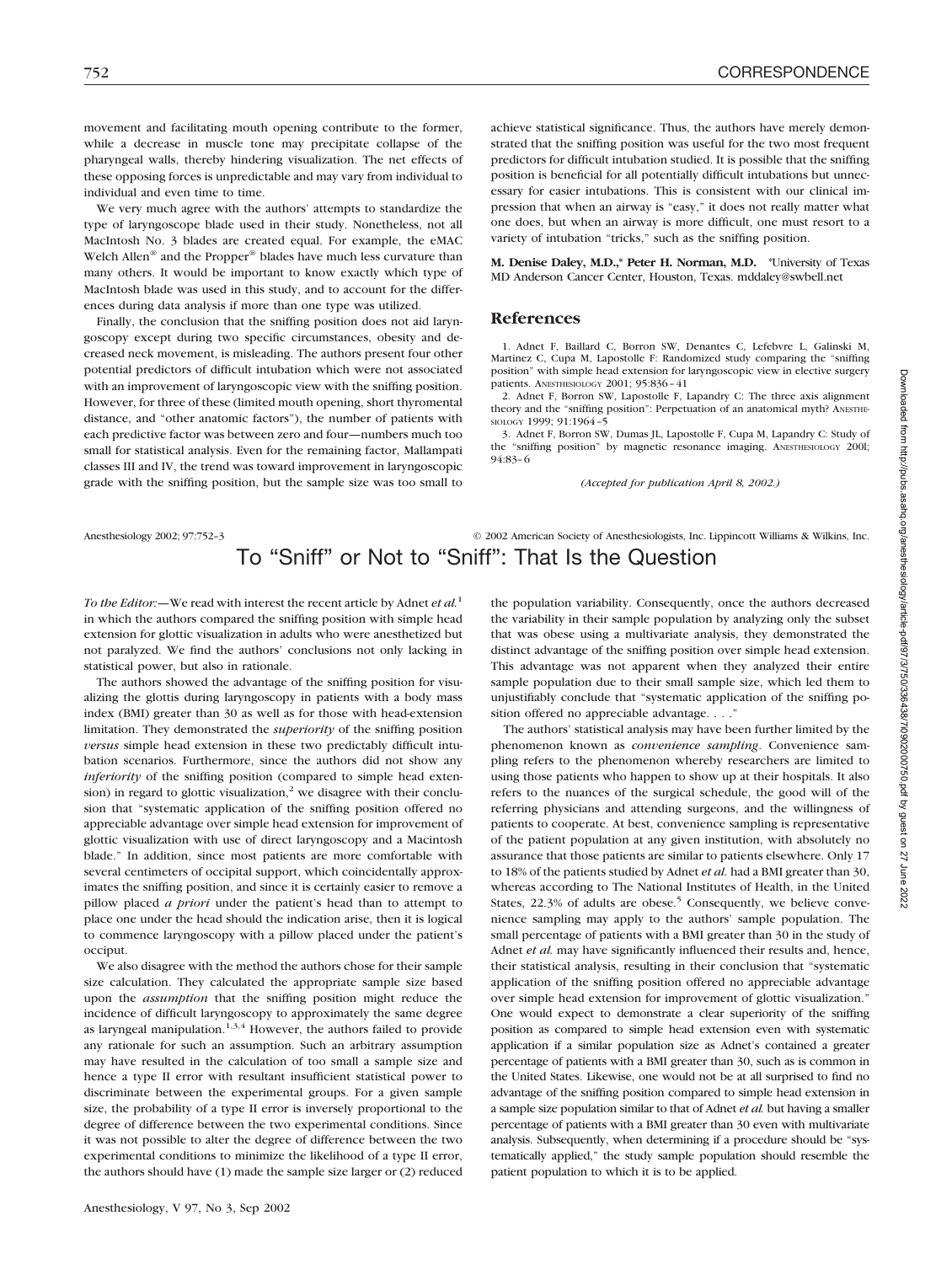We also encountered a possible calculation error on the part of the authors. They calculated a sample size of 222 patients in each group based upon the assumption that the sniffing position might reduce the incidence of difficult laryngoscopy to the same degree as would laryngeal manipulation. However, in table 2 of the study of Adnet *et al.*, group A included 225 patients with a male/female ratio of 114/98 (or, 212 patients). Not included were 13 patients; however, there was no explanation for their omission from the data. Similarly, in group B, which consisted of 231 patients with a male/female ratio of 130/86 (or, 216 patients), again, 15 patients were omitted, also apparently without explanation. We wonder if this represents a simple typographical error on the part of the authors, or if this was a deliberate exclusion of certain subjects by them. Since these 28 "excluded/typographical error" patients comprise 6% of their total study patient population, their exclusion might represent a serious alteration in the results attained and, hence, their statistical analysis of the data, as well as their power of analysis since the total number for each group is less than the 222 patients per group calculated by the authors.

**Arjang Khorasani, M.D.,\* Kenneth D. Candido, M.D., Simin Saatee, M.D., Ahmed H. Ghaleb, M.D.** \*Cook County Hospital, Chicago, Illinois. arjangk@clicksol.com

### **References**

1. Adnet F, Baillard C, Borron SW, Denantes C, Lefebvre L, Galinski M, Martinez C, Cupa M, Lapostolle F: Randomized study comparing the "sniffing position" with simple head extension for laryngoscopic view in elective surgery patients. ANESTHESIOLOGY 2001; 95:836–41

2. Isono S: Common practice and concepts in anesthesia: Time for reassessment: Is the sniffing position a "gold standard" for laryngoscopy? ANESTHESIOLOGY 2001; 95:825–6

3. Takahata O, Kubota M, Mamiya K, Akama Y, Nozaka T, Matsumoto H, Ogawa H: The efficacy of the "BURP" maneuver during a difficult laryngoscopy. Anesth Analg 1997; 84:419–21

4. Benumof JL, Cooper SD: Quantitative improvement in laryngoscopic view by optimal external laryngeal manipulation. J Clin Anesth 1996; 8:136–40

5. Kuczmarski RJ, Carroll MD, Flegal KM, Troiano RP: Varying body mass index cutoff points to describe overweight prevalence among U.S. adults: NHANES III (1988 to 1994). Obes Res 1997; 5:542–8

*(Accepted for publication April 8, 2002.)*

Anesthesiology 2002; 97:753 © 2002 American Society of Anesthesiologists, Inc. Lippincott Williams & Wilkins, Inc.

# A Reconsideration of Three Axes Alignment Theory and Sniffing Position

*To the Editor:—*It is interesting to read the recent study by Adnet *et al.*, <sup>1</sup> its accompanied editorial, and other related reader comments on the "sniffing position." We applaud the efforts of Adnet *et al.* in challenging the classic three axes alignment theory<sup>2</sup> and conducting subsequent studies $^{1,3}$  to prove their conviction. From our experience as clinicians, we believe the sniffing position is by no means a "gold standard" for laryngoscopy. It is simply one alternative among several techniques, such as laryngeal lift<sup>4</sup> or the BURP<sup>5</sup> maneuver, to facilitate laryngeal visualization in some clinical situations, such as in patients with limited head extension or obesity as found in the study of Adnet *et al.*<sup>1</sup>

Adnet *et al.*<sup>2</sup> showed that a successful direct laryngoscopy does not require alignment of the three (oral, pharyngeal, and laryngeal) anatomic axes. Adnet *et al.*<sup>3</sup> further demonstrated that anatomic alignment of the three axes is impossible to achieve in neutral head position, simple head extension, or sniffing position. Adnet *et al.*<sup>1</sup> concluded that the sniffing position is not any better than simple head extension for facilitating direct laryngoscopy. Thus, we are convinced that the three axes alignment theory is invalid and standard practice doctrine must be rewritten. As clinicians, we must ask, what is the mechanism of direct laryngoscopy? How can we explain the benefit of the sniffing position? To this end, we have proposed a "two axes, tongue, mobility, and space" approach,<sup>6</sup> as an outgrowth of the simple original teachings in Gillespie's classic textbook<sup>7</sup>:

. . . In the normal position of the structures the line from the upper incisor teeth through the pharynx to the glottis is almost a right angle. This must be converted into a straight line by the laryngoscope to bring the glottis into the line of vision. To achieve this straight line the base of the tongue and the epiglottis must be lifted anteriorly. . . . In this (sniffing) position there is no tension on the muscles of the neck, and the distance from the teeth to the glottis is shortened....

We note that there is no hint of a laryngeal axis in Gillespie's teaching of direct laryngoscopy and explanation of sniffing position. In fact, the benefit of the sniffing position may also be illustrated by a

simple geometric principle utilizing only the oral and pharyngeal axes.6

Lastly, from experience, we find that in patients with a short mandibular ramus,<sup>8</sup> the sniffing position may worsen glottic exposure. However, if less head extension and more cervical flexion than usual are exerted, glottic exposure may be improved. We suggest that in patients with a short mandibular ramus, in whom the floor of oral cavity is already high (more toward the skull),<sup>8</sup> maximal head extension not only increases neck muscle tension but also raises the oral cavity floor even higher; thus, the glottis is further away from the teeth. We do not know if the 11% of negative effect of the sniffing position in the study of Adnet *et al.*<sup>1</sup> represents a similar patient group.

**Hsiu-chin Chou, M.D.,\* Tzu-lang Wu, M.D.** \*San Ramon, California. hsiuchin.chou@achi.com

#### **References**

1. Adnet F, Baillard C, Borron SW, Denantes C, Lefebvre L, Galinski M, Martinez C, Cupa M, Lapostolle F: Randomized study comparing the "sniffing position" with simple head extension for laryngoscopic view in elective surgery patients. ANESTHESIOLOGY 2001; 95:836–41

2. Adnet F, Borron SW, Lapostolle F, Lapandry C: The three axis alignment theory and the "sniffing position": Perpetuation of an anatomic myth? ANESTHESI- $OLOGY$  1999: 91:1964-5

3. Adnet F, Borron SW, Dumas JL, Lapostolle F, Cupa M, Lapandry C: Study of the "sniffing position" by magnetic resonance imaging. ANESTHESIOLOGY 2001; 94:83–6

4. Krantz MA, Poulos JG, Chaouki K, Adamek P: The laryngeal lift: A method to facilitate endotracheal intubation. J Clin Anesth 1993; 5:297–301

5. Knill RL: Difficult laryngoscopy made easy with a "BURP." Can J Anaesth 1993; 40:279–82

6. Chou HC, Wu TL: Rethinking the three axes alignment theory for direct laryngoscopy. Acta Anaesthesiol Scand 2001; 45:261–2

7. Gillespie NA: Endotracheal Anesthesia, 3rd edition. Madison, University of Wisconsin, 1963, pp 76–80

8. Chou HC, Wu TL: Mandibulohyoid distance in difficult laryngoscopy. Br J Anaesth 1993; 71:335–9

*(Accepted for publication April 8, 2002.)*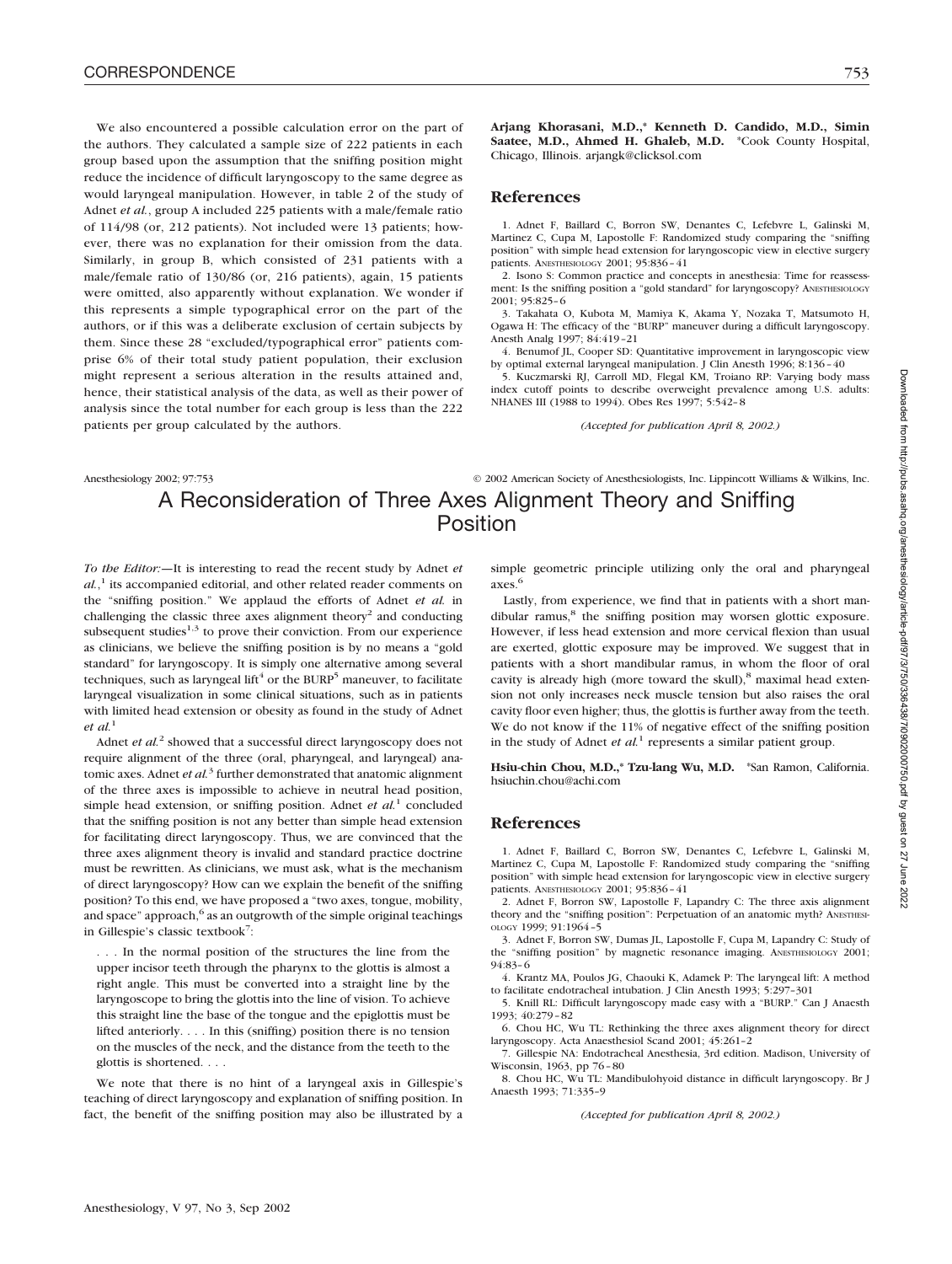*In Reply:—*We appreciate the interest shown in our article, as evidenced by the letters from Drs. Daley and Norman, Benumof, Chen, Khorasani *et al.*, Chou and Wu, and Stasiuk regarding our randomized study comparing the sniffing position *versus* simple head extension.<sup>1</sup>

We agree with Drs. Daley and Norman that the fact that four of the investigators were coauthors of the previous experimental study regarding the sniffing position may be interpreted as a potential bias. Since it is difficult (or impossible) to perform a double-blind study of laryngoscopy, and since we wished to determine whether our previous experimental work might have clinical relevance, we performed this study. Of course, we would welcome the efforts of any "independent" researchers to perform a complementary study. The fact that NMBA influences glottic exposure is obvious. We did not use NMBA in this study because a portion of patients scheduled for elective surgery did not require neuromuscular blockade for surgery. Standard care for such patients in our service is to perform intubation using topical anesthesia without paralysis. The advantage of this procedure is the performance of two laryngoscopies; thus, each patient serves as his/ her own control for glottic evaluation. Nevertheless, we cannot speculate on the possible influence of NMBAs. The power of our study was calculated to test the hypothesis of the superiority of the sniffing position. Of course, analysis of a subgroup is always limited by a smaller subsample size. We would strongly agree with the desirability of another study designed to examine the sniffing position in patients with predicted difficult intubations.

We agree with Dr. Benumof that the compressibility of the cushion changes critical angles involved in laryngoscopy. Once again, we only evaluated the potential benefit of the sniffing position as the position was used *in our routine practice*, rather than performing a rigorous experimental evaluation of a more "extreme" sniffing position (*i.e.*, greater elevation of the occiput). It is possible that a more exaggerated sniffing position might have some utility, but that is entirely speculative; our study clearly demonstrated that the systematic use of up to 7 cm of occipital elevation (and this might clearly vary with the weight of the patients head) had no influence. We do agree with Dr. Benumof that the most critical point is that simple head extension on a flat surface leads to neck flexion on the chest and facilitates direct laryngoscopy. We did not modify our protocol for obese patients.

It is well established that the intensity of lifting force during laryngoscopy, as advanced by Dr. Chen, modifies the glottic visualization. We did not quantitate lifting forces. However, the Intubation Difficulty Scale (IDS) indirectly takes this parameter into account, and we found no significant difference between the two positions in the distribution of IDS scores.<sup>2</sup> Rather than focusing the study on one parameter (lifting force) that can interfere with the quality of intubation, we chose to measure the global complexity of intubation, characterized by the IDS score. We thank Dr. Chen for correcting a typographical error concerning the number of patients in figure 2. For  $IDS = 0$ , the numbers of patients in the SNIFF and EXT groups were 131 and 108, respectively.

We thank Dr. Khorasani *et al.* for their interesting statistical comments. The our study was not powered to demonstrate the superiority of the

Anesthesiology 2002; 97:754 © 2002 American Society of Anesthesiologists, Inc. Lippincott Williams & Wilkins, Inc.

sniffing position in patients with a body mass index greater than 30 and/or those with head extension limitations. The sample size (and power) was calculated to test our hypothesis in a general surgical population at our institution. To specifically examine the effects of position on laryngoscopy in such selected groups of patients would require a very different series of sample size/power calculations—which we never attempted to perform. We chose our sample size based on previous studies demonstrating superiority of a simple physical maneuver to improve glottic visualization under direct laryngoscopy. As we have already noted, there are no comparative studies evaluating the sniffing position, and hence, we were forced to base our estimate on the reported effects of a different but reasonably similar intervention. Evaluation of laryngeal manipulation on glottic exposure has been widely studied, and we hypothesized that the sniffing position would have the same rate of improvement as laryngeal manipulation. This hypothesis may be discussed and criticized. The analysis of subgroups of patients with predictive factors of intubation difficulty was not the end point of our study. We have observed—*not demonstrated*—that obese patients and those with head limitation might benefit from the sniffing position. Another randomized study, including only patients with predictive factors of intubation difficulty, is warranted for demonstrating this observation. On the other hand, it is well established that the incidence of obesity in European countries is smaller that observed in the US. Current prevalence data from individual national studies suggests that the range of obesity prevalence in European countries is from 10 to 20% for men and 10 to 25% for women (France: average of 12%).\* The calculation errors noted were due to an error in transcribing data from our statistical program to the manuscript. The sex ratios (M:F) in groups A and B were 126:99 and 141:90, respectively.

We agree with Drs. Chou and Wu that the mechanism of direct laryngoscopy warrants further experimental studies in order to find the best "patient/laryngoscope adjustment." Dr. Stasiuk reinterprets our findings, and actually, if the systematic use of a cushion improves the comfort of the patient, there is really no reason to remove it in terms of optimization of the laryngoscopic procedure.

In conclusion, our study should be considered as a preliminary study of the place of the sniffing position in intubation among scheduled surgical patients. Additional larger studies, perhaps evaluating selected patient subgroups, might determine whether the sniffing position may be considered as contributory in the management of difficult intubations or whether it should be used as a standard head position before general anesthesia and intubation attempts.

**Frédéric Adnet, M.D., Ph.D.,** Hopital Avicenne, Bobigny, France. frederic.adnet@avc.ap-hop-paris.fr

### **References**

1. Adnet F, Baillard C, Borron SW, Denantes C, Lefebvre L, Galinski M, Martinez C, Cupa M, Lapostolle F: Randomized study comparing the "sniffing position" with simple head extension for laryngoscopic view in elective surgery patients. ANESTHESIOLOGY 2001; 95:836–41

2. Adnet F, Borron SW, Racine SX, Clemessy JL, Fournier JL, Plaisance P, Lapandry C: The Intubation Difficulty Scale (IDS): Proposal and evaluation of a new score characterizing the complexity of endotracheal intubation. ANESTHESI-OLOGY 1997; 87:1290–7

*(Accepted for publication April 8, 2002.)*

<sup>\*</sup> Source International Obesity Task Force. Available at: http://www.iotf. org/home.shtml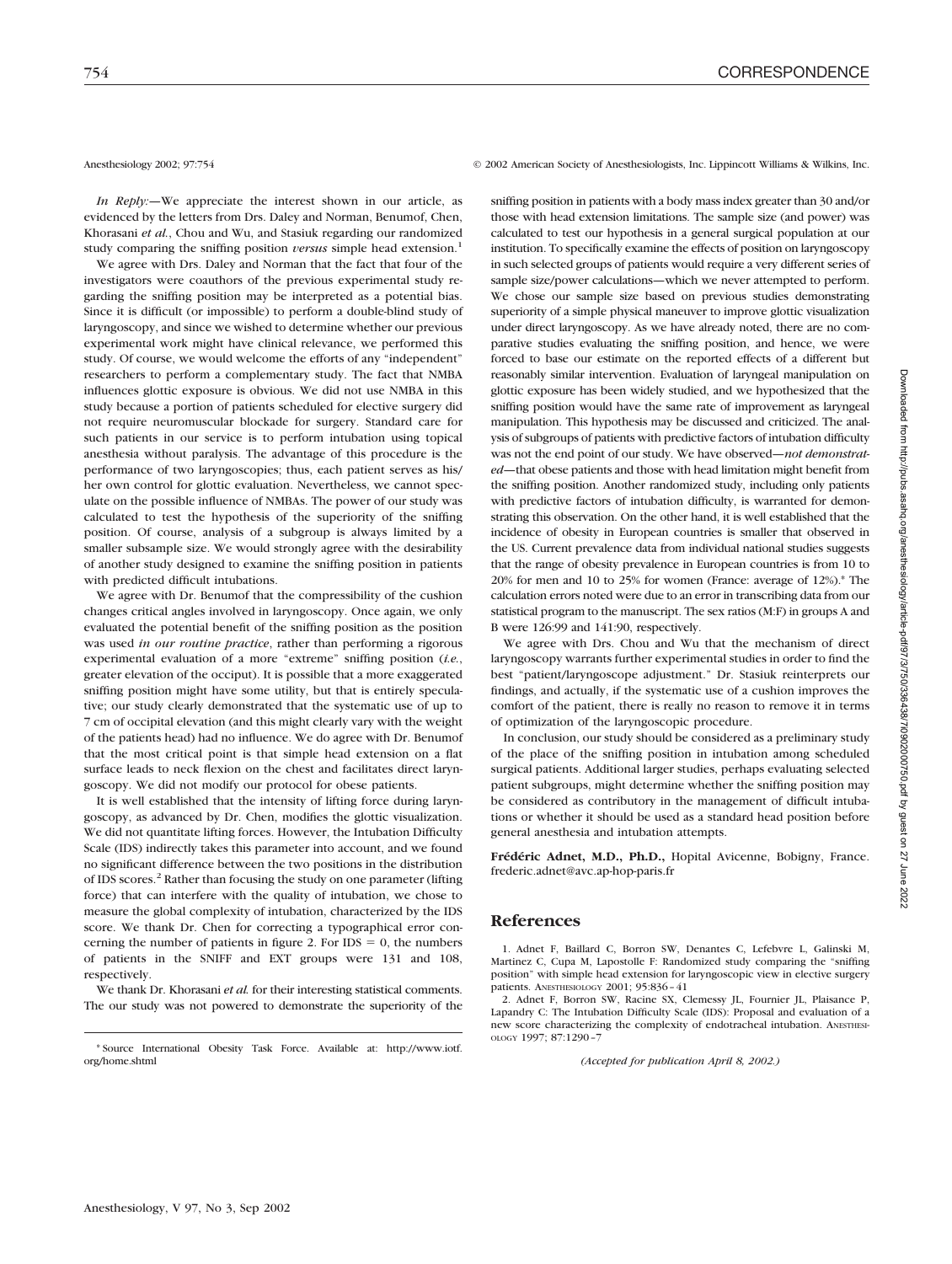## Anesthesiology 2002; 97:755 © 2002 American Society of Anesthesiologists, Inc. Lippincott Williams & Wilkins, Inc. Quality Improvement in Anesthesia for Volunteer Medical Services Abroad

*To the Editor:—*We read with interest the article by Fisher *et al.*<sup>1</sup> concerning quality improvement in anesthesia for the Operation Smile organization. The authors are to be congratulated for attempting to improve the overall quality of anesthesia care in the third world countries that Operation Smile helps by improving the lives of children with cleft lips and palates and orthopedic problems.

Having been part of the teams for the organization, we personally know some of the problems faced by the teams as pointed out in the article. If pulse oximetry is now a standard for intraoperative and postoperative units, this is a significant step forward for the anesthesia team (as having an extra anesthesia team member available to help with inductions and breaks). Another improvement would be to have a double-boarded pediatric anesthesiologist as a team member who is involved with the preoperative assessment, the postanesthesia care unit, and the emergencies that may occur both on the postoperative ward and in the operating room.

However, not mentioned is the realization that not all members of the anesthesia team are fully trained pediatric anesthesiologists. We make these suggestions only as a secondary point to the effort the authors have put forth to help improve the care of these children.

**James F. Mayhew, M.D., F.A.A.P.,\* Frederick A. Burrows, M.D. Med.** \*Arkansas Children's Hospital, Little Rock, Arkansas. mayhewjamesf@uams.edu

## **References**

1. Fisher QA, Nichols D, Stewart F, Finley GA, Magee WP, Nelson K: Assessing pediatric anesthesia practices for volunteer medical services abroad. ANESTHESIOL-OGY 2001; 95:1315–22

*(Accepted for publication April 9, 2002.)*

sure that however primitive the equipment, it was functional. We utilized portable uninterruptible power sources for each anesthesia

## Anesthesiology 2002; 97:755–6 © 2002 American Society of Anesthesiologists, Inc. Lippincott Williams & Wilkins, Inc. Good Outcome and Volunteer Medical Services in Developing Countries Are Compatible

*To the Editor:—*We read with interest both the article by Fisher *et al.*<sup>1</sup> on assessing pediatric anesthesia practices for volunteer medical services in underdeveloped countries and the accompanying editorial by Warner *et al.*<sup>2</sup> The authors have detailed suggestions for improving outcome. Ours is a small, specialized group: Heart Care International, headquartered in Greenwich, Connecticut. We published our initial report $3$  on a single trip for a 9-day period to Guatemala City, Guatemala, in 1995.

We have a different approach, and our outcome results support our methodology as detailed below. We visit the same location consecutively over a period of several years for purposes of training the local physicians and to provide follow-up care. We confine ourselves to pediatric cardiac surgery, which for all practical purposes was nonexistent in Guatemala at that time. For each operating room, there was a pediatric cardiac surgeon, a surgical assistant, and a pediatric cardiac anesthesiologist. Another anesthesiologist circulated between two rooms and was present at critical periods, such as induction of anesthesia, separation from bypass, and the end of surgery. An additional anesthesiologist circulated between the operating rooms and the intensive care unit (ICU). One anesthesia technician was also available. There was a scrub nurse and a circulating nurse for each operating room. The ICU was staffed by a nurse for every two patients, a cardiologist, a pediatric intensivist, and a respiratory therapist; 24-h ICU coverage was provided. We had nighttime operating room coverage at the same staffing level for any possible emergencies. Each specialty team of doctors, nurses, and ancillary staff had a leader who helped to coordinate all the activities. A screening team arrived several weeks before the main group to examine the surgical candidates who were presented to us by the local cardiologist and, if necessary, performed cardiac catheterization to arrive at the appropriate diagnosis.

Like others, we were also faced with obsolete anesthesia machines and ventilators. Our group included a biomedical engineer, who made location and the ICU as there are frequent power outages. We stringently followed American Society of Anesthesiologists guidelines for the standard of care. Every anesthetic location, along with the standard electrocardiogram and blood pressure monitors, had a monitor for inspired oxygen concentration, a pulse oximeter, an expired carbon dioxide analyzer, and an anesthetic gas analyzer. All patients, except those undergoing relatively minor procedures, such as correction of patent ductus, had arterial and central venous pressure monitors. All patients were transported with monitors from the operating room to the ICU. The ICU team stayed on for a week after the end of surgery to safely discharge all the patients. We attribute our success to the following reasons. The group was

initially assembled at Columbia Presbyterian Medical Center in New York City. We all knew each other and had no difficulty functioning as a group. Since the early beginning, members have migrated to other institutions, but we still function as a group and understand each other's strengths and weaknesses. The group is dedicated to this endeavor, and our turnover rate is very low. All patients were carefully examined prior to surgery and by the anesthesiologist on the day of surgery. We took absolutely no shortcuts in patient monitoring. Our group was liberally staffed; an understaffed group is false economy. Though we had no formal didactic program, we encouraged local physicians and nurses to participate in all aspects of patient care. We limit ourselves to one trip a year, and always to the same location. Indeed, we feel it is of paramount importance to be invited by the medical practitioners of the host country so that we may learn what their needs are and may effectively transfer our expertise to the local medical establishment. It is important that we are not perceived as surgical raiders who are on a mission to do as many cases as possible in order to gain experience doing a particular procedure that will benefit us upon our return to the United States.

We are pleased to say that Guatemala has now become self-sufficient, and we have moved to a new location, Santo Domingo, in the Dominican Republic. We now staff three operating rooms, and surgery

The Volunteer missions were funded by Heart Care International, Greenwich, Connecticut.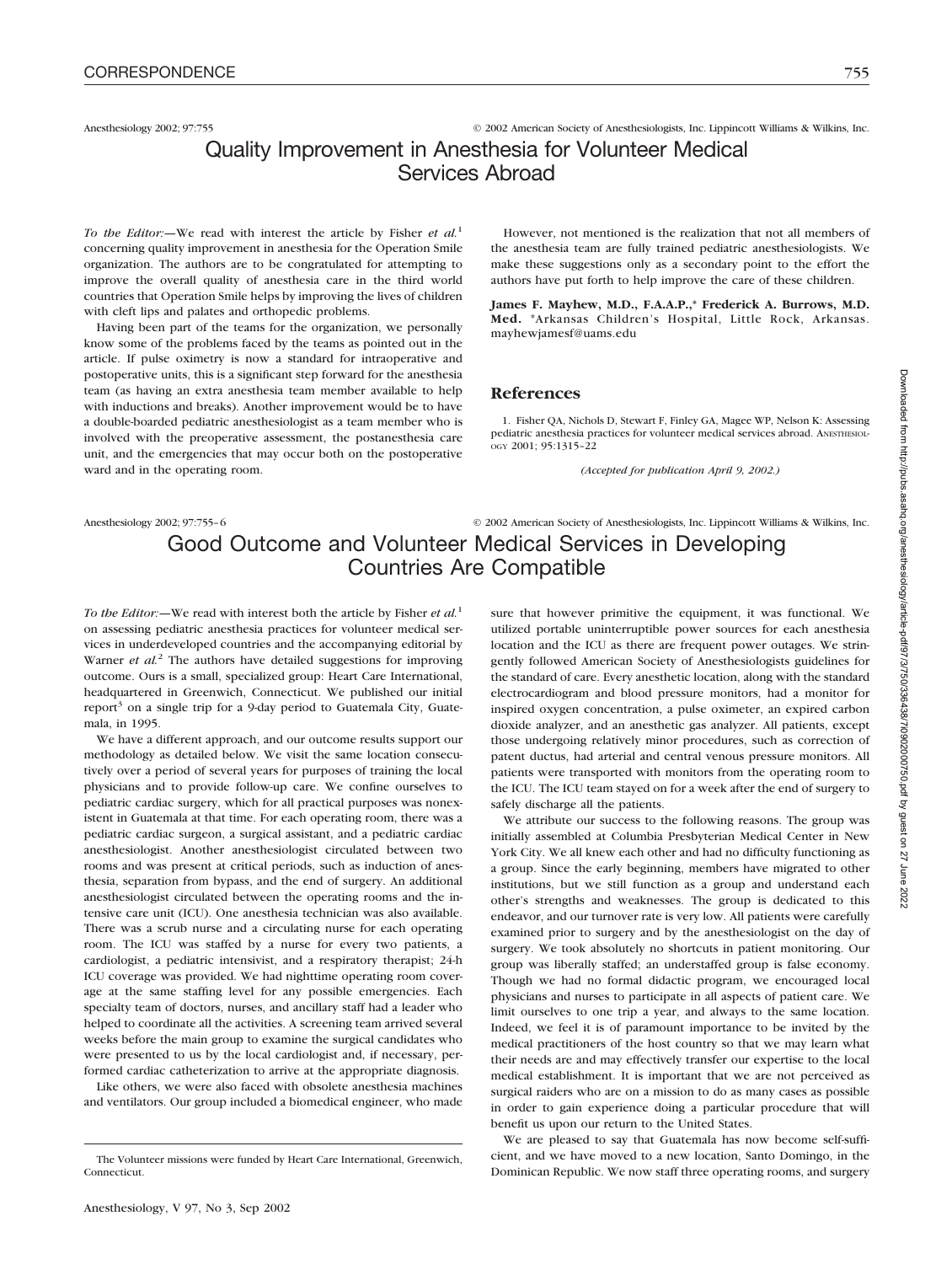is limited to maximum of 2 weeks. We also fully staff a one-room interventional cardiac catheterization laboratory requiring anesthesia care, once again, with two anesthesiologists. The facility is in the same hospital complex, but a little away from the main operating rooms. We have now treated over 300 children surgically, performed over 100 diagnostic cardiac catheterization procedures, performed over 20 interventional cardiac catheterization procedures, and provided guidance for medical therapy for over 1,000 children in Guatemala and the Dominican Republic. A preliminary report was presented at the American Society of Anesthesiologists annual meeting,<sup>4</sup> and our results compare very favorably to the best in our country.

Thus, an experienced, cohesive group, careful planning, adequate staffing, proper patient screening, patient monitoring second to none, and a biomedical engineer who visited the site prior to the group's arrival and made sure that all equipment was functional and remained so throughout the visit reflected the outcome of our patients. We carried all our noncontrolled drugs, supplies, and equipment with us. We take pride in that a team of cardiologists visits the location approximately every 6 months to follow up on all the children we cared for to evaluate their health status and quality of life. We have actually put in practice all along most of the suggestions made by Warner *et al.*<sup>2</sup>

Quality-of-care measurements are moving toward the use of standardized quality of life indicators and away from morbidity and mortality figures as these are becoming less frequent. It is in the follow-up

of patients and their health status at a time distant from the surgical intervention that the appropriateness of their management is now being assessed. We strongly believe that good patient outcome is possible during volunteer medical services throughout the world if one follows a stringent set of rules similar to what we have outlined.

**Hoshang J. Khambatta, M.D.,\* William S. Schechter, M.D., Andres T. Navedo, M.D.** \*Children's Hospital of New York, College of Physicians and Surgeons, Columbia University, New York, New York. renatek@attglobal.net

#### **References**

1. Fisher QA, Nichols D, Stewart FC, Finley GA, Magee WP, Nelson K: Assessing pediatric anesthesia for volunteer medical services. ANESTHESIOLOGY 2001; 95:1315–22

2. Warner MA, Forbes RB, Canady JW: Smiles, kudos, and comments (editorial). ANESTHESIOLOGY 2001; 95:1311–2

3. Schechter WS, Navedo A, Dominguez C, Hall S, Kichuck M, Galantowicz M, Michler RE, Delphin E, Guatemala Heart Team: Paediatric cardiac anaesthesia in a developing country. Paediatr Anaesth 1998; 8:283–92

4. Navedo-Rivera AT, Schechter WS, Jordan D, Galantowicz M, Michler RE: In-hospital mortality for volunteer pediatric cardiac surgery missions in Guatemala (abstract). Presented at: American Society of Anesthesiologists Annual Meeting; October 14–18, 2000; San Francisco, California

*(Accepted for publication April 9, 2002.)*

*In Reply:—*The comments of Drs. Mayhew and Burrows are cogent and relevant. We believe that anesthesiologists practicing abroad for elective surgery should strive to apply the standards of care they apply in their home practices as closely as possible. There should be a clear understanding of what are appropriate perioperative risks for elective surgery in the selection of patients, the techniques used, the monitoring applied, and the skill mix of personnel involved. Credentialing of volunteers is an especially complex issue. We agree that it would be advantageous to have fully trained pediatric anesthesiologists available for all missions. This is not always practical. Although agencies may not want to limit their programs because of a lack of pediatric anesthesia expertise, programs treating pediatric patients should require their volunteers to have extensive experience dealing with children and with perioperative issues specific to the planned surgical procedures (*e.g.*, bleeding and edema related to palate repair). The most important but also most elusive credential is the ability to understand one's limitations in the austere setting, and to exercise what we all understand (but cannot precisely describe) as "good clinical judgment."

Anesthesiology 2002; 97:756 © 2002 American Society of Anesthesiologists, Inc. Lippincott Williams & Wilkins, Inc.

The ultimate goal of many of the short-term voluntary programs is to transfer the ability to provide service to entirely local providers through modeling, training, and perhaps provision of supplies. Dr. Khambatta *et al.* describe an excellent and intensive approach to pediatric cardiac anesthesia in a developing country. They are to be congratulated for their devotion to this cause. Many of the concerns of plastic surgical groups who undertake to train interested general surgeons, dentists, or otolaryngologists are quite different than the tertiary level of care of Heart Care International. However, the important themes they reiterate—meticulous planning, team cohesion and continuity, good patient selection, and follow-up assessment—are the foundations for success in all of these endeavors.

**Quentin A. Fisher, M.D., F.A.A.P.,\* David Nichols, M.D., F.A.A.P., Frank C. Stewart, M.D., F.A.A.P., G. Allen Finley, M.D., F.R.C.P.C., William P. Magee, Jr., D.D.S., M.D., F.A.C.S., Kristi Nelson, B.A.** \*George Washington University, Washington, DC. fish5q@radix.net

*(Accepted for publication April 9, 2002.)*

## Anesthesiology 2002; 97:756–7 © 2002 American Society of Anesthesiologists, Inc. Lippincott Williams & Wilkins, Inc. The BIS Inverse Problem and Pharmacodynamics

*To the Editor:—*In their recent article, Kuizenga *et al.*<sup>1</sup> studied pharmacodynamics of propofol using a processed electroencephalogram. In the results, they state, ". . . we observed an unexplained increase in the BIS value during increasing blood concentrations." The question remains: unexplained by whom?

The Bispectral Index (BIS) is good in assessing depth of hypnosis. It is, however, unrealistic to expect BIS to yield a meaningful value when the electroencephalogram is pathologic or changes rapidly. It suffers also from the "inverse problem" of all single electroencephalogram descriptors: a certain BIS value may be produced by many different electroencephalogram samples with different patterns of different physiologic meaning. Samples with propofol could, for instance, have spindles or short suppressions,<sup>2</sup> or epileptic activity with sevoflurane mask induction, $3,4$  and yield the same BIS values as electroencephalogram samples without these patterns. All of these are readily seen and counted visually but not with analyses like BIS or aperiodic analysis. Epileptiform patterns in sevoflurane anesthesia, for instance, result in unpredictable BIS values (V. Jäntti, Tampere, 2001, unpublished observation).

In this kind of study, both electroencephalogram patterns and artifacts should first be analyzed by an experienced electroencephalogram reader. Then, methods which can track fast changes like filter banks, including wavelets, should be applied, and only after that should aperiodic analysis and BIS be used. Only after that we could call fluctuation of the BIS value "unexplained."

Apart from signal analysis, the physiology of brain is also different during rapidly increasing concentrations of anesthetic than during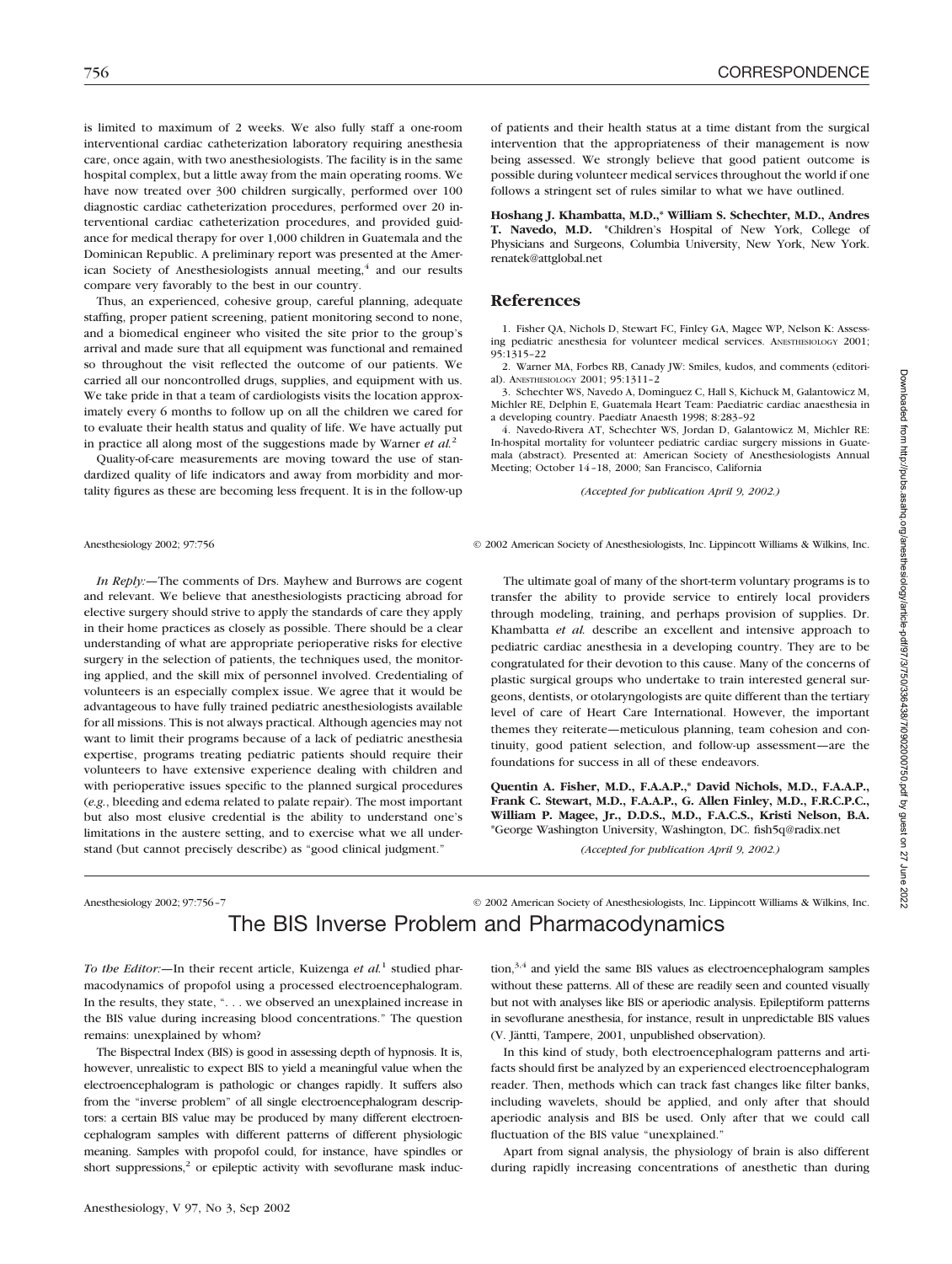steady state: consider, again, the epileptogenic effect of sevoflurane during rapid mask induction. $3,4$ 

In summary, in this kind of study, careful inspection and analysis of electroencephalographic patterns from raw and filtered time domain electroencephalogram might explain the "unexplained." What did the raw electroencephalogram look like during those intervals of "unexplained" increase?

**Ville Jäntti, M.D., Ph.D., Seppo Alahuhta, M.D., Ph.D.\*** \*Oulu University Hospital, Oulu, Finland. seppo.alahuhta@oulu.fi

### **References**

1. Kuizenga K, Proost JH, Wierda JM, Kalkman CJ: Predictability of processed electroencephalography effects on the basis of pharmacokinetic–pharmacody-

*In Reply:—*We thank Drs. Jäntti and Alahuhta for reading carefully our manuscript and appreciate their comments. Drs. Jäntti and Alahuhta focus on the phrase "we observed an unexplained increase in the BIS value during increasing blood concentrations" in the Results section of our manuscript.<sup>1</sup> We did not intend to explain how either electroencephalographic amplitude or Bispectral Index (BIS) are derived from the analog electroencephalogram, but to determine the reproducibility of the pharmacodynamic relationship between blood concentrations of propofol and electroencephalographic amplitude and BIS during sequential propofol infusions. The propriety BIS algorithm was developed to show a unidirectional decrease of its value upon decreasing levels of consciousness.<sup>2</sup> We did not observe burst suppression, spindles, spike activity, or electromyographic or other artifacts in the analog electroencephalogram during this episode in these two patients. Other derived parameters, like spectral edge 95% and median frequency, did not show an increase. Therefore, we could not explain the increase of the BIS value during the increasing concentration of propofol. More recent software versions of the BIS algorithm might not have shown such an increase.

Jäntti and Alahuhta also state that the physiology of the brain during rapidly increasing concentrations is different from that during steady

namic modeling during repeated propofol infusions in patients with extradural analgesia. ANESTHESIOLOGY 2001; 95:607–15

2. Jäntti V, Yli-Hankala A: Neurophysiology of anaesthesia, Clinical Neurophysiology at the Beginning of 21st Century. Edited by Ambler Z, Nevsímalová S, Kadanka Z, Rossini PM. Supplements to Clinical Neurophysiology, vol 53, Elsevier, 2000, pp 84–88

3. Yli-Hankala A, Vakkuri A, Särkelä M, Lindgren L, Korttila K, Jäntti V: Epileptiform electroencephalogram during mask induction of anesthesia with sevoflurane. ANESTHESIOLOGY 1999; 91:1596–603

4. Vakkuri A, Yli-Hankala A, Särkelä M, Lindgren L, Mennander S, Korttila K, Saarnivaara L, Jäntti V: Sevoflurane mask induction of anaesthesia is associated with epileptiform EEG in children. Acta Anaesthesiol Scand 2001; 45:805–11

#### *(Accepted for publication February 18, 2002.)*

Anesthesiology 2002; 97:757 © 2002 American Society of Anesthesiologists, Inc. Lippincott Williams & Wilkins, Inc.

state situations. This statement is concordant with our explanation for the poor prediction of electroencephalographic effect during the sequential infusions, that as a result of the complexity of the brain the electroencephalographic signal is not necessarily a simple function of the blood concentration, especially during changing blood concentrations.

**Karel Kuizenga, M.D., Ph.D.,\* Johannes H. Proost, Pharm.D., Ph.D., J. Mark Wierda, M.D., Ph.D., Cor J. Kalkman, M.D., Ph.D.** \*University Hospital Groningen, Groningen, The Netherlands. k.kuizenga@anest.azg.nl

### **References**

1. Kuizenga K, Proost JH, Wierda JM, Kalkman CJ: Predictability of processed electroencephalography effects on the basis of pharmacokinetic–pharmacodynamic modeling during repeated propofol infusions in patients with extradural analgesia. ANESTHESIOLOGY 2001; 95:607–15

2. Rampil IJ: A primer for EEG signal processing in anesthesia. ANESTHESIOLOGY 1998; 89:980–1002

*(Accepted for publication February 18, 2002.)*

Anesthesiology 2002; 97:757 © 2002 American Society of Anesthesiologists, Inc. Lippincott Williams & Wilkins, Inc. A New Cuff Design Prevents  $N<sub>2</sub>O$  Diffusion

*To the Editor:—*It was interesting to read the article by Combes *et al.*<sup>1</sup> We fully agree with the authors that, during  $N<sub>2</sub>O$  anaesthesia, the main cause for the increase in intracuff pressure, when filled with air, is the diffusion of  $N_2O$  into the cuff. Other factors, such as the diffusion of  $O_2$ into the cuff and the warming of gases inside the cuff, play a small role in the increase in the intracuff pressure. Various factors affect the rate of diffusion of N<sub>2</sub>O, including the difference in partial pressure of N<sub>2</sub>O inside and outside the cuff, the area available for diffusion, and the cuff material. We have evaluated pressure changes in a new design endotracheal tube cuff, the Portex Soft Seal (Portex Ltd., Hythe, United Kingdom) during  $N_2O$  anesthesia.<sup>2</sup> The new design prevented increases in the intracuff pressure and remained stable throughout the procedure with pressure changes similar to those in the saline group observed by Combes *et al.*<sup>1</sup> In the Portex Soft Seal tube cuff, the plasticizer added to soften the polyvinyl chloride makes the cuff much less permeable to  $N_2O$  despite having a thickness of 0.06 mm, which is very similar to the Mallinckrodt Lo-Contour (Athlone, Ireland) used by Combes *et al.*<sup>1</sup> We agree with the authors that filling the cuff with

saline is not recommended in routine clinical practice as the cuff is not designed to be filled with saline. We believe that using the Portex Soft Seal cuff prevents tracheal injury caused by the increased intracuff pressure due to  $N<sub>2</sub>O$  diffusion and makes filling the cuff with saline and monitoring the cuff pressure throughout the anesthetic course unnecessary.

**Baha Al-Shaikh, F.F.A.R.C.S.I.,** William Harvey Hospital, Ashford, Kent, United Kingdom. bal\_shaikh@yahoo.com

### **References**

1. Combes X, Schauvliege F, Peyrouset O, Motamed C, Kirov K, Dhonneur G, Duvaldestin PI: Intracuff pressure and tracheal morbidity: Influence of filling cuff with saline during nitrous oxide anesthesia. ANESTHESIOLOGY 2001: 95:1120-4

2. Al-Shaikh B, Jones M, Baldwin F: Evaluation of pressure changes in a new design tracheal cuff, the Porex Soft Seal, during nitrous oxide anaesthesia. Br J Anaesth 1999; 83:805–6

*(Accepted for publication March 13, 2002.)*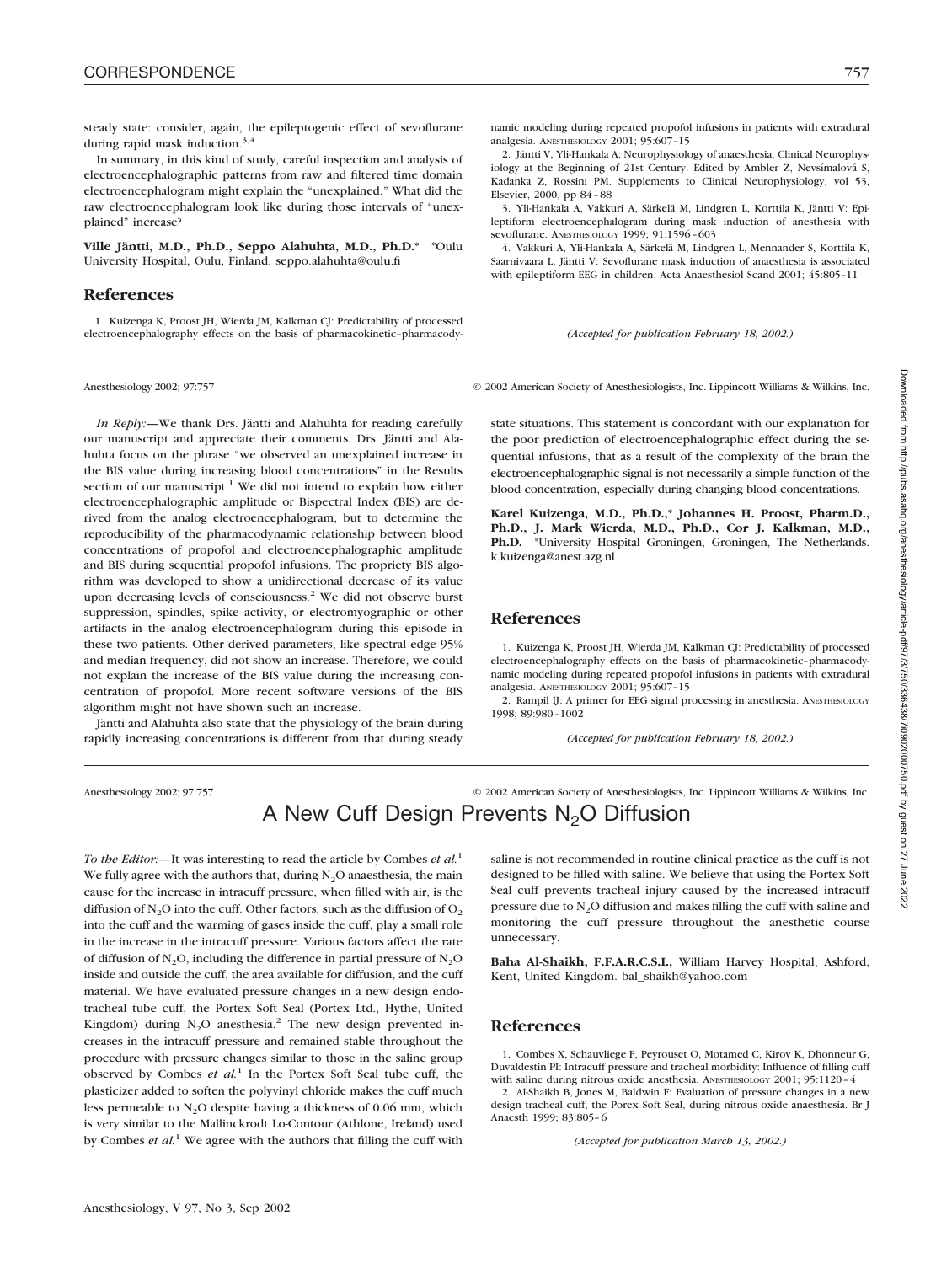*In Reply:—*I read with interest the letter of Dr. Al-Shaikh. As we have emphasized it in our article, filling the cuff with saline was done for the purpose of the study and cannot be recommended in routine clinical practice.1 It is clear that a tube cuff design that prevents increase in the intracuff pressure during  $N_2O$  anesthesia is of great interest for daily clinical practice. The new design endotracheal tube cuff evaluated by Dr. Al-Shaikh *et al.*,<sup>2</sup> because of a very low permeability to  $N_2O$ , allowed a very good intracuff pressure stability during  $N_2O$  anesthesia and seems particularly promising. Nevertheless, we believe that intracuff pressure measurement after cuff inflation is necessary. Indeed, the pressure/volume curve of endotracheal tube cuff has an asymptotic shape and reaches rapidly (for low volume of the cuff) a relative plateau around which very small variations of volume are associated with large increase in cuff pressure. Then, even without  $N_2O$  diffusion, the cuff pressure can be high because of an inappropriate initial cuff

Anesthesiology 2002; 97:758 © 2002 American Society of Anesthesiologists, Inc. Lippincott Williams & Wilkins, Inc.

inflation. We recommend, whatever the endotracheal tube device used, at least one cuff pressure control after initial cuff inflation to prevent excessive intracuff pressure and occurrence of tracheal injury.

**Xavier Combes, M.D.,** Henri-Mondor Hospital, Créteil, France. xacombes@wanadoo.fr

#### **References**

1. Combes X, Schauvliege F, Peyrouset O, Motamed C, Kirov K, Dhonneur G, Duvaldestin PI: Intracuff pressure and tracheal morbidity: Influence of filling cuff with saline during nitrous oxide anesthesia. ANESTHESIOLOGY 2001: 95:1120-4

2. Al-Shaikh, Jones M, Baldwin F: Evaluation of pressure changes in a new design tracheal cuff, the Porex Soft Seal, during nitrous oxide anaesthesia. Br J Anaesth 1999; 83:805–6

*(Accepted for publication March 13, 2002.)*

Anesthesiology 2002; 97:758 © 2002 American Society of Anesthesiologists, Inc. Lippincott Williams & Wilkins, Inc. Kaolin-activated Thromboelastography

*To the Editor:—*We read with interest the elegant study by Avidan *et al.*<sup>1</sup> investigating the effect of different activators on the thromboelastogram in the absence and presence of aprotinin. Although they suggest that kaolin use with the thromboelastogram has not been reported, we recently presented data in abstract form from an ongoing *in vivo* study. $^{2}$ 

In 12 patients undergoing cardiopulmonary bypass and receiving low-dose aprotinin (1 million–KIU loading dose), we found no differences *between* the celite- or kaolin-activated R time, K time, angle, or maximum amplitude either prior to or after the aprotinin loading dose (table 1). Our preliminary results do not support the authors' findings of a shorter R time and greater angle and maximum amplitude in kaolin-activated parameters in the *absence* of aprotinin.

In the *presence* of aprotinin, there was a tendency toward similar prolongation of the R and K times (40%) and decreases in the angle

Presented in part at the annual meeting of the Society of Cardiovascular Anesthesiologists, May 2001. Published in abstract form as a supplement to Anesthesia and Analgesia 2001; 92:SCA56.

(10%) in both celite and kaolin samples compared to baseline (table 1), although this interim analysis was not adequately powered to confirm statistical significance. Until completion of our study in patients receiving both high- and low-dose aprotinin, we echo the caution of Avidan *et al.* that changes in the celite- or kaolin-activated thromboelastogram R time may occur in the presence of aprotinin.

**Evan G. Pivalizza, M.B.Ch.B., F.F.A.S.A.,\* R. David Warters, M.D.** \*University of Texas Health Science Center, Houston, Texas. Evan.G.Pivalizza@uth.tmc.edu

## **References**

1. Avidan MS, Da Fonseca J, Parmar K, Alcock E, Ponte J, Hunt BJ: The effects of aprotinin on thromboelastography with three different activators. ANESTHESIOL-OGY 2001; 95:1169–74

2. Pivalizza EG, Warters RD: Kaolin vs. celite activated thromboelastography in patients receiving aprotinin (abstract). Anesth Analg 2001; 92(suppl):SCA56

*(Accepted for publication April 6, 2002.)*

| Table 1. Celite- and Kaolin-activated Thrombelastogram Parameters before and after Aprotinin Loading Dose |  |  |
|-----------------------------------------------------------------------------------------------------------|--|--|
|                                                                                                           |  |  |

|             | Celite (before LD) | Kaolin (before LD) | Celite (after LD) | Kaolin (after LD) | P Value (ANOVA) |
|-------------|--------------------|--------------------|-------------------|-------------------|-----------------|
| R time (mm) | $10.4 \pm 2.9$     | $9.9 \pm 1.5$      | $14.0 \pm 1.0$    | $15.4 \pm 3.2$    | 0.1             |
| K time (mm) | $2.7 \pm 0.9$      | $2.3 \pm 0.7$      | $3.8 \pm 2.1$     | $3.7 \pm 2.2$     | 0.3             |
| Angle $(°)$ | $75.1 \pm 5.2$     | $73.3 \pm 5.3$     | $66.6 \pm 10.7$   | $66.6 \pm 10.2$   | 0.2             |
| MA (mm)     | $71.7 \pm 6.1$     | $68.5 \pm 8.2$     | 66.7 $\pm$ 8.9    | $68.0 \pm 8.9$    | 0.7             |

 $LD =$  loading dose; ANOVA = analysis of variance; MA = maximum amplitude.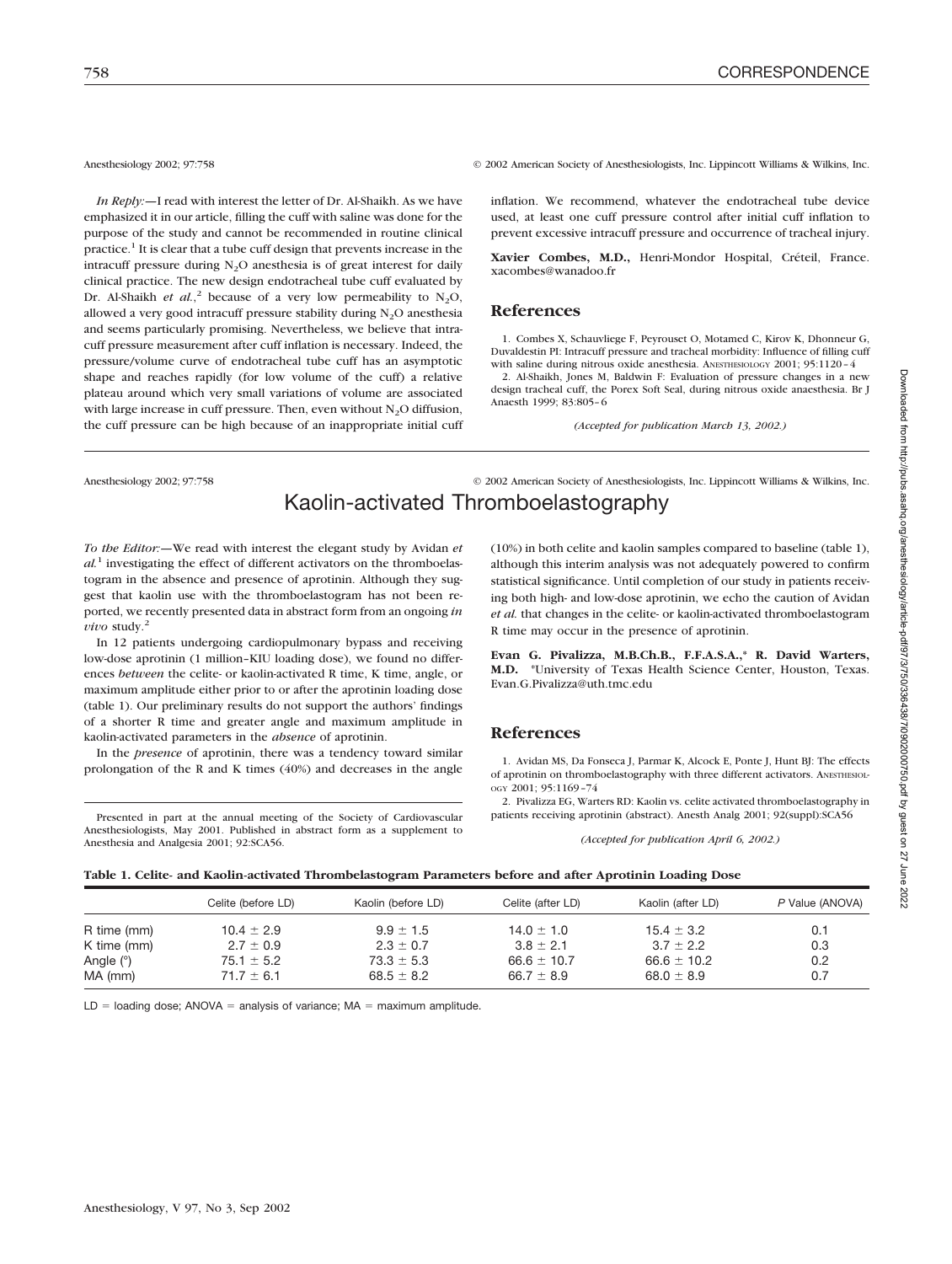*In Reply:—*I am thankful for the opportunity to comment on the interesting letter from Dr. Pivalizza and Dr. Warters. They, too, have demonstrated that aprotinin affects the thromboelastograph trace even when kaolin is used as the activator. We did not mention their work in our article as our submission to ANESTHESIOLOGY preceded their abstract. Unlike our results, they have not noted a difference in the R times and maximum amplitudes with celite and kaolin activation. This may relate to the concentrations of these activators. As the kaolin and celite concentrations are increased, there is a decrease in the R times and a slight increase in the maximum amplitudes of the thromboelastograph

#### Anesthesiology 2002; 97:759 © 2002 American Society of Anesthesiologists, Inc. Lippincott Williams & Wilkins, Inc.

traces. We used  $37 \mu l$  of 1% kaolin and 1% celite solutions per milliliter of blood. Perhaps the kaolin or celite concentration used by Dr. Pivalizza and Dr. Waters was different. This illustrates one of the potential problems with near patient tests, such as thromboelastography. It is difficult to assure quality control and to standardize results among centers.

**Michael S. Avidan, F.C.A.S.A.,** Washington University School of Medicine, St. Louis, Missouri. avidanm@msnotes.wustl.edu

*(Accepted for publication April 6, 2002.)*

## Anesthesiology 2002; 97:759 © 2002 American Society of Anesthesiologists, Inc. Lippincott Williams & Wilkins, Inc. Causes of Elevated Intraocular Pressure during Prone Spine Surgery

*To the Editor:*—In the article by Cheng *et al.*<sup>1</sup> on the effect of prone positioning on intraocular pressure (IOP) during spinal operations, they reported an increase in IOP from  $19 \pm 1$  mmHg supine baseline to  $40 \pm 2$  mmHg at the end of the procedure in the prone position. The range of IOPs at the end of the case in the prone position was 25 to 54 mmHg. Despite an approximate 47% reduction in ocular perfusion pressure ( $MAP - IOP$ ) from baseline to the end of the case, and an average duration of  $320 \pm 107$  min, no visual deficits were reported. The very high IOP in this study is difficult to accept at face value.

As the authors pointed out, Lam and Douthwaite<sup>2</sup> reported that IOP increased in awake volunteers from  $13.5 \pm 2.01$  mmHg baseline supine to 20.0  $\pm$  3.27 mmHg in the prone position. Why was the initial prone value of IOP (27 mmHg) so much higher in the study of Cheng *et al.* with anesthetized patients compared to the study of Lam and Douthwaite with awake volunteers? Our studies have also shown lower initial prone values of 18.1  $\pm$  0.8 mmHg, with peak prone IOP values of  $24.6 \pm 1.1$  mmHg.<sup>3</sup> It seems that that technical error might be responsible for this difference. One of the most important causes of spuriously high recordings of IOP is inadvertent pressure on the globe while retracting the eyelids. This problem can be difficult to avoid when there is significant periorbital/conjunctival swelling, particularly in the prone position. In addition, contact of the tonometer with the globe must be made at a 90° angle. Failure to perform IOP measurements with these guidelines will result in erroneous values.

Although the authors discuss the possibility that an increased arterial carbon dioxide tension (Paco<sub>2</sub>) may increase the IOPs, it is unlikely that this would result in IOPs up to 54 mmHg. We have found that the measurement of IOPs during emergence (unpublished data) results in greatly elevated IOPs, similar to normal awakening.4,5 In the study of Cheng *et al.*, although reportedly not statistically significant, there is a trend toward increasing mean arterial pressure (MAP) at the end of the case ("prone 2" MAP,  $84 \pm 11$  mmHg, and "supine 2" MAP,  $91 \pm 11$  mmHg) compared to the initial supine and prone MAP measurements ("supine 1" and "prone 1" MAPs of 72  $\pm$  7 and 75  $\pm$  9 mmHg, respectively). This is consistent with "lightening" of anesthesia and perhaps early emergence from anesthesia. It is plausible that partial emergence from anesthesia, in conjunction with the technical challenge of retracting edematous eyelids, contributed to the extremely high IOPs ob-

served in this study at the end of the procedure in the prone position.

Another explanation for increased IOP is the effect of fluid administration. With increasing duration of surgery, one would expect greater fluid requirements. The significantly elevated IOP (31 mmHg, "supine 2") even after return to supine at the conclusion of surgery, suggests this mechanism may be operative. Our studies also demonstrated a statistically significant increase in IOPs at the end of the case (average duration, 450 min) in the supine position (21  $\pm$  1.1 mmHg, SEM), compared to baseline values ( $12 \pm 0.7$  mmHg), with very large average estimated blood loss and intravenous fluid administration.<sup>3</sup> Unfortunately, this study lacks a control supine group to evaluate this possibility in isolation. Elective supine cases should be matched for duration, estimated blood loss, and quantity of intravenous fluid administration. Given that those cases are difficult to find, it may be acceptable to study IOP in either supine operations of long duration or with comparable estimated blood loss and large intravenous fluid administration. A control group would allow changes in IOP caused solely by position to be evaluated independently of the other factors. The study results, while interesting and relevant, must be interpreted in the absence of these necessary controls.

**Lorri A. Lee, M.D.,\* Arthur M. Lam, M.D., F.R.C.P.C, Steven Roth, M.D.** \*Harborview Medical Center, Seattle, Washington. lorlee@u.washington.edu

### **References**

1. Cheng MA, Todorov A, Tempelhoff R, McHugh T, Crowder CM, Lauryssen C: The effect of prone positioning on intraocular pressure in anesthetized patients. ANESTHESIOLOGY 2001; 95:1351–5

2. Lam AK, Douthwaite WA: Does the change of anterior chamber depth or/and episcleral venous pressure cause intraocular pressure change in postural variation? Optom Vis Sci 1997; 74:664 -

3. Lee LA, Vavilala MS, Sires BS, Chapman J, Lam AM: Intraocular pressures during prone spine surgery do not predict visual deficits (abstract). ASA Annual Meeting; 2001; New Orleans: A-298

4. Frampton P, Da Rin D, Brown B: Diurnal variation of intraocular pressure and the overriding effects of sleep. Am J Optom Physiol Opt 1987; 64:54–61 5. Hayreh SS: Blood flow in the optic nerve head and factors that may

influence it. Prog Retin Eye Res 2001; 20:595–624

*(Accepted for publication April 6, 2002.)*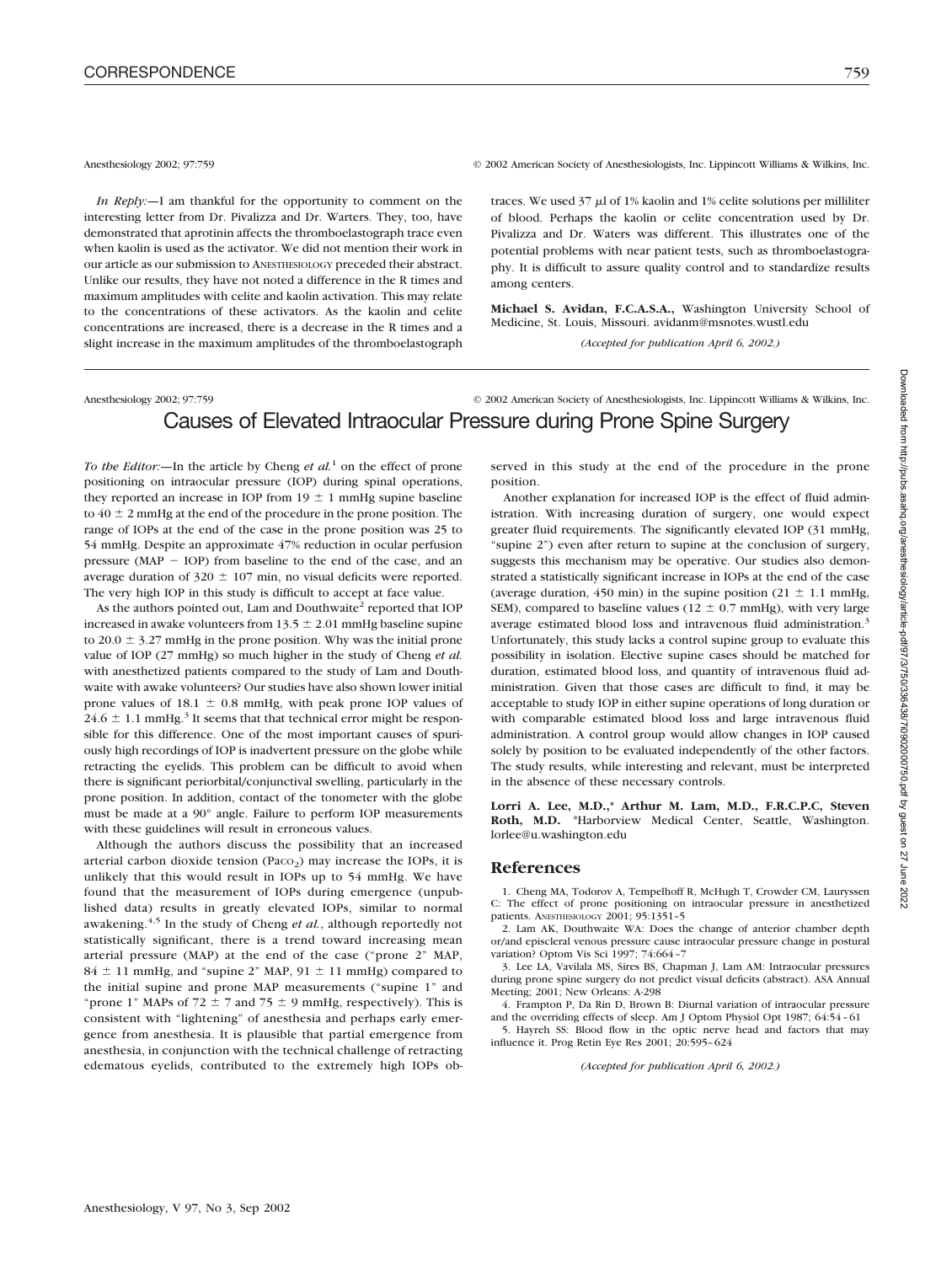*In Reply:—*We read with attention the letter by Lee *et al.* regarding our study, "The Effect of Prone Positioning on Intraocular Pressure in Anesthetized Patients." There are several points in their letter that we would like to address. First, we would like to point out that we titled our study "The Effect ...," rather than "The Causes of Elevated IOP. . ." since the sole purpose of our study was to observe the effects of prone positioning on intraocular pressure (IOP) in anesthetized patients.

Second, while we agree that our IOPs in the prone position might be considered strikingly high by some, we found that the fact that the results were reproducible in 20 patients seems to indicate that they may indeed be real. For the authors of the letter to suggest that the results are too high because none of our patients had visual deficits despite a lowered perfusion pressure is ludicrous, as it is plainly known that perioperative visual loss is extremely rare and of as yet unknown cause(s).

Third, the authors of the letter also attempt to justify their claim that our results are flawed by comparing the data from a previous study of  $a wake$  volunteers<sup>1</sup> with those we obtained in *anesthetized* patients. Extrapolating data from awake volunteers for comparison to anesthetized patients is denying any effects of anesthetics on physiology.

Anesthesiology 2002; 97:760 © 2002 American Society of Anesthesiologists, Inc. Lippincott Williams & Wilkins, Inc.

Fourth, the authors question our methods in terms of how the IOP was measured. Using a pinned head holder prevents all of the obstacles they delineate in their letter (*i.e.*, eyelid retraction, and approach to the eye with tonometer).

Fifth, it is difficult for us to take at "face value" the authors' reference to their unpublished data.

We appreciate the commentaries and criticisms of our study. This study is just the a piece of the puzzle that is perioperative visual loss. We look forward to seeing further data in this area of research.

**Mary Ann Cheng, M.D.,\* René Tempelhoff, M.D.** \*Washington University School of Medicine, St. Louis, Missouri. chengm@notes.wustl.edu

### **Reference**

1. Lam AK, Douthwaite WA: Does the change of anterior chamber depth or/and episcleral venous pressure cause intraocular pressure change in postural variation? Optom Vis Sci 1997; 74:664–7

*(Accepted for publication April 6, 2002.)*

Anesthesiology 2002; 97:760-1 © 2002 American Society of Anesthesiologists, Inc. Lippincott Williams & Wilkins, Inc.

## Thrombosis after Deep Hypothermic Circulatory Arrest with Antifibrinolytic Therapy: Is Factor V Leiden the Smoking Gun?

*To the Editor:—*I read with interest the report by Fanashawe *et al.*<sup>1</sup> describing two cases in which deep hypothermic circulatory arrest (DHCA) with aminocaproic acid was complicated by massive thrombosis once heparin was reversed by protamine. Postmortem studies were conducted to search for occult hypercoagulable states, and one patient turned out to carry factor V Leiden (FVL). The authors assert that FVL was "almost certainly contributory" to the event and suggest consideration of preoperative testing for FVL to guide decision-making in cases in which DHCA is planned.<sup>1</sup>

While I find these cases very interesting, there is no evidence in the present literature to support that FVL "almost certainly" contributed to the thrombotic risk in one of these patients. Although this conclusion is physiologically plausible, FVL does not always carry risk in specific clinical settings. One example is the lack of association of FVL with venous thrombosis after orthopedic surgery.<sup>2,3</sup> Also, most population studies have failed to show an association of FVL with coronary thrombosis and stroke, $4-7$  although FVL may increase arterial thrombotic risk in specific patient subgroups.8,9 A few studies have suggested (but not proven) that FVL may carry clinical significance in cardiac surgery,<sup>10,11</sup> and it is possible that larger studies may characterize this significance in greater detail. However, it is currently pure speculation to suggest that risk of DHCA with aminocaproic acid is increased by the presence of FVL.

It is equally misguided to suggest preoperative screening for FVL and to base patient care decisions on anecdotal reports. No prospective, controlled studies exist to validate the use of preoperative testing for FVL, so it is very unclear how this information should be used. If my next patient is known to carry FVL, what do I do next? Is antifibrinolytic therapy unnecessary? Is it dangerous? Is DHCA safe with aprotinin? Do we need to cross-match fewer units of erythrocytes? Since these genetic studies are becoming widely available, it is concerning

that a possible abuse of this test may follow the authors' suggestions. If the authors themselves had tested their second patient for FVL preoperatively, they may have felt better justified in using aminocaproic acid, only to be dreadfully surprised when they observed a similar thrombotic event.

The risk of FVL in cardiac surgery is presently unclear. The risk of FVL in the presence of cardiac surgery, DHCA, and antifibrinolytic therapy is even less well understood. Fanashawe *et al.* perform an important service by reporting a tragic complication of antifibrinolytic therapy and therefore highlight the need to carefully research the possible contributing factors. However, we must be exceedingly cautious not to draw conclusions about genetic risk factors or issue recommendations for patient care based on anecdotal reports. What is needed is a large-scale association study, examining gene-environment interactions, to characterize the role of FVL in cardiac surgery. Only then will we be justified in concluding that FVL is "contributory" toward a particular outcome or in proposing preoperative screening in an effort to reduce risk.

**Brian S. Donahue, M.D., Ph.D.,** Vanderbilt University, Nashville, Tennessee. brian.donahue@mcmail.vanderbilt.edu

### **References**

1. Fanashawe MP, Shore-Lesserson L, Reich DL: Two cases of fatal thrombosis after aminocaproic acid therapy and deep hypothermic circulatory arrest. ANES-THESIOLOGY 2001; 95:1525–7

Downloaded from http://pubs.asahq.org/anesthesiology/article-pdf/97/3760/336438/7i0902000750.pdf by guest on 27 June Downloaded from http://pubs.asahq.org/anesthesiology/article-pdf/97/3/750/336438/7i0902000750.pdf by guest on 27 June 2022

Supported by NIH/NHLBI grant No. 1-K23-HL04476-01A1, "The Role of Coagulation System Variability in Cardiac Surgery," Brian S. Donahue, M.D., Ph.D., Principal Investigator, 2002–2006; and by Department Development Funds.

<sup>2.</sup> Ryan DH, Crowther MA, Ginsberg JS, Francis CW: Relation of factor V Leiden genotype to risk for acute deep venous thrombosis after joint replacement surgery. Ann Intern Med 1998; 128:270–6

<sup>3.</sup> Woolson ST, Zehnder JL, Maloney WJ: Factor V Leiden and the risk of proximal venous thrombosis after total hip arthroplasty. J Arthroplasty 1998; 13:207–10

<sup>4.</sup> Cushman M, Rosendaal FR, Psaty BM, Cook EF, Valliere J, Kuller LH, Tracy RP: Factor V Leiden is not a risk factor for arterial vascular disease in the elderly: Results from the Cardiovascular Health Study. Thromb Haemost 1998; 79:912–5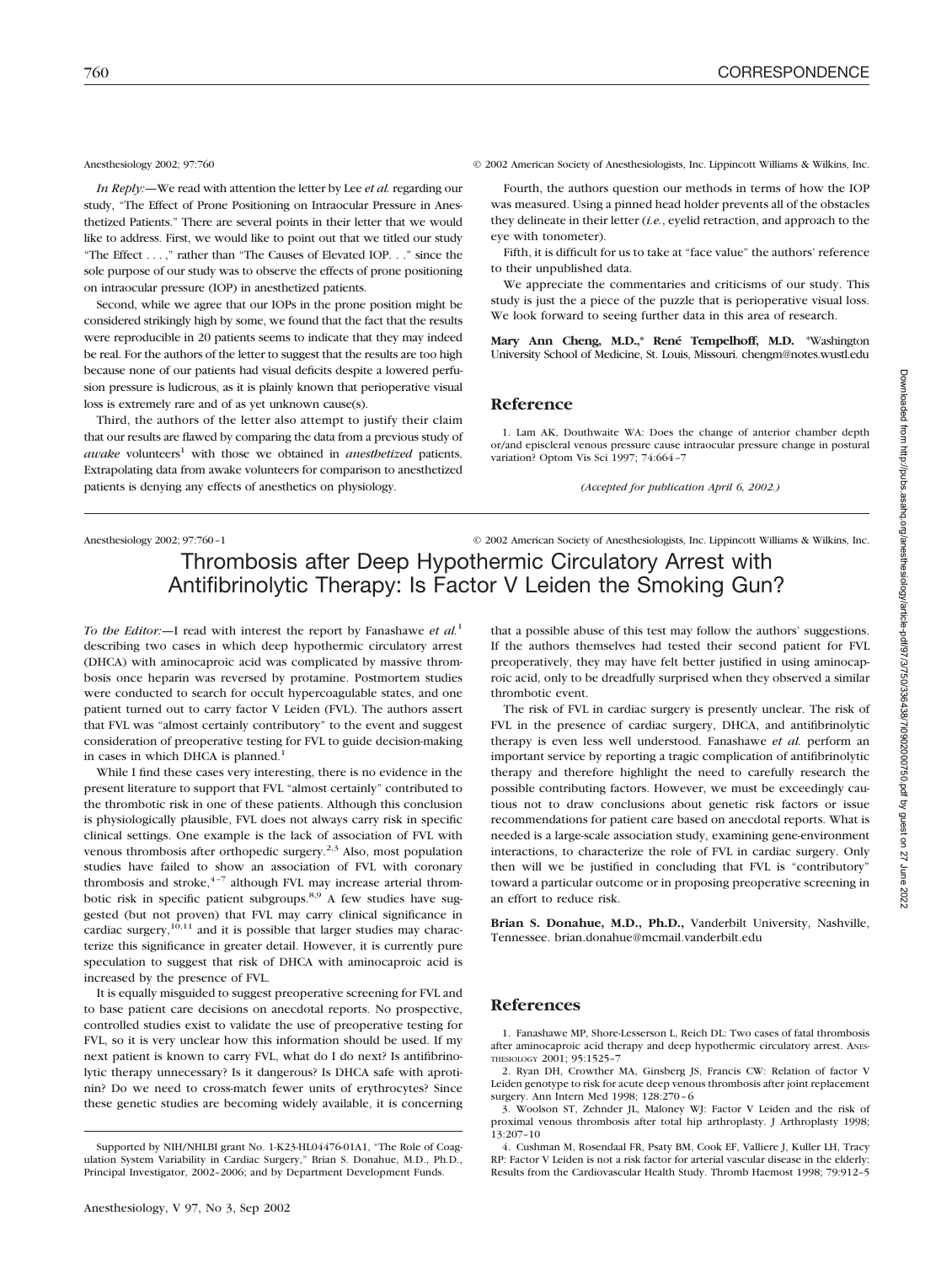5. Longstreth WT Jr, Rosendaal FR, Siscovick DS, Vos HL, Schwartz SM, Psaty BM, Raghunathan TE, Koepsell TD, Reitsma PH: Risk of stroke in young women and two prothrombotic mutations: factor V Leiden and prothrombin gene variant (G20210A). Stroke 1998; 29:577–80

6. Ridker PM, Hennekens CH, Lindpaintner K, Stampfer MJ, Eisenberg PR, Miletich JP: Mutation in the gene coding for coagulation factor V and the risk of myocardial infarction, stroke, and venous thrombosis in apparently healthy men [see comments]. N Engl J Med 1995; 332:912–7

7. Vargas M, Soto I, Pinto CR, Urgelles MF, Batalla A, Rodriguez-Reguero J, Cortina A, Alvarez V, Coto E: The prothrombin 20210A allele and the factor V Leiden are associated with venous thrombosis but not with early coronary artery disease [in process citation]. Blood Coagul Fibrinolysis 1999; 10:39–41

8. Rintelen C, Mannhalter C, Ireland H, Lane DA, Knobl P, Lechner K, Pabinger I: Oral contraceptives enhance the risk of clinical manifestation of venous

*In Reply:—*We appreciate the comments presented by Dr. Donahue regarding our report of two cases of fatal aortic thrombosis in association with synthetic antifibrinolytic therapy and deep hypothermic circulatory arrest. We agree that prospective large-scale association studies are necessary in order to make recommendations regarding genetic risk factors and the expenditure of healthcare dollars. The purpose of our report was not to definitively identify any causative agents or conditions in these thrombotic events, but merely to highlight their occurrence in a population of patients that is potentially at higher risk. Certainly, it would not be feasible to recommend that all asymptomatic patients scheduled to undergo cardiac surgery undergo genetic testing for a mutation in the expression of factor V. However, it behooves us as practitioners to be vigilant in our preoperative assessment of patients who may have a personal or a family history of hypercoagulability. This is true because even asymptomatic carriers of the factor V Leiden mutation have an appreciable incidence of thromboembolism that increases when risk factors for thrombosis are present.<sup>1</sup>

The use of antifibrinolytic therapy and the consumptive coagulopathy seen in cardiac surgical patients make this population quite distinct from orthopedic surgical patients or cardiovascular medicine patients in whom factor V Leiden has not been associated with increased thrombosis risk. Prophylactic antifibrinolytic therapy is given with impunity to hundreds of thousands of patients per year who undergo cardiac surgery.2 The use of these drugs has been of apparent benefit to blood conservation practices, but a careful risk–benefit analysis should be performed in light of the question of a small but worrisome possibility that fatal hypercoagulability may be associated with antifibrinolytic therapy.

thrombosis at a young age in females homozygous for factor V Leiden. Br J Haematol 1996; 93:487–90

9. Baranovskaya S, Kudinov S, Fomicheva E, Vasina V, Solovieva D, Khavinson V, Schwartz E: Age as a risk factor for myocardial infarction in Leiden mutation carriers. Mol Genet Metab 1998: 64:155-7

10. Moor E, Silveira A, van't Hooft F, Tornvall P, Blomback M, Wiman B, Ryden L, Hamsten A: Coagulation factor V (Arg506 -  $>$  Gln) mutation and early saphenous vein graft occlusion after coronary artery bypass grafting. Thromb Haemost 1998; 80:220–4

11. Sweeney JD, Blair AJ, Dupuis MP, King TC, Moulton AL: Aprotinin, cardiac surgery, and factor V Leiden. Transfusion 1997; 37:1173–8

*(Accepted for publication April 18, 2002.)*

Anesthesiology 2002; 97:761 © 2002 American Society of Anesthesiologists, Inc. Lippincott Williams & Wilkins, Inc.

Since the publication of our case report, we have cared for a patient who experienced fatal intraoperative *venous* thrombosis in association with aprotinin therapy and deep hypothermia during valve replacement surgery. While the analysis of this case is ongoing, the initial investigation has shown that the patient's son carries the factor V Leiden mutation.

Though causality should not be inferred from our small anecdotal experience, these types of associations are important in forming the basis for future population-based studies. Finally, the prudent clinician should carefully consider the relative risks and benefits of antifibrinolytic therapy in cardiac surgical patients with known hypercoagulable conditions, such as the factor V Leiden mutation.

**Linda Shore-Lesserson, M.D.,\* David L. Reich, M.D., Michael P. Fanshawe, F.A.N.Z.C.A.** \*The Mount Sinai Medical Center, New York, New York. linda.shore@msnyuhealth.org

### **References**

1. Simioni P, Tormene D, Prandoni P, Zerbinati P, Gavasso S, Cefalo P, Girolami A: Incidence of venous thromboembolism in asymptomatic family members who are carriers of factor V Leiden: A prospective cohort study. Blood 2002; 99:1938–42

2. Fergusson D, Blair A, Henry D, Hisashige A, Huet C, Koopman-van Gemert A, Katz E, McClelland B, Sigmund H, Laupacis A: Technologies to minimize blood transfusion in cardiac and orthopedic surgery: Results of a practice variation survey in nine countries. International Study of Peri-operative Transfusion (IS-POT) Investigators. Int J Technol Assess Health Care 1999; 15:717–28

*(Accepted for publication April 18, 2002.)*

Anesthesiology 2002; 97:761 © 2002 American Society of Anesthesiologists, Inc. Lippincott Williams & Wilkins, Inc.

## Hemodynamic Stability after Pediatric Epidurals

*To the Editor:—*In the December 2001 issue of ANESTHESIOLOGY, Dr. Sciard *et al.*<sup>1</sup> describe continuous lumbar plexus blocks performed in two pediatric patients, aged 4 yr and 16 months. They state, "The absence of epidural spread was assessed by hemodynamic stability after the performance of the blocks." Hemodynamic stability should not be used to exclude an epidural block since infants and children up to approximately 5 yr of age show little or no change in blood pressure following central neuraxial blockade, even dense spinal blockade to high thoracic levels.<sup>2,3</sup>

**Rebecca L. Lowery, M.D.,** The Children's Hospital, Denver, Colorado. bublitz@earthlink.net

### **References**

1. Sciard D, Matuszczak M, Gebhard R, Greger J, Al-Samsam T, Chelly JE: Continuous posterior lumbar plexus block for acute postoperative pain control in young children. ANESTHESIOLOGY 2001; 95:1521–3

2. Dohi S, Naito H, Takahashi T: Age-related changes in blood pressure and duration of motor block in spinal anesthesia. ANESTHESIOLOGY 1979; 50:319-23

3. Oberlander TF, Berde CB, Lam KH, Rappaport LA, Saul JP: Infants tolerate spinal anesthesia with minimal overall autonomic changes: Analysis of heart rate variability in former premature infants undergoing hernia repair. Anesth Analg 1995; 80:20–7

*(Accepted for publication April 24, 2002.)*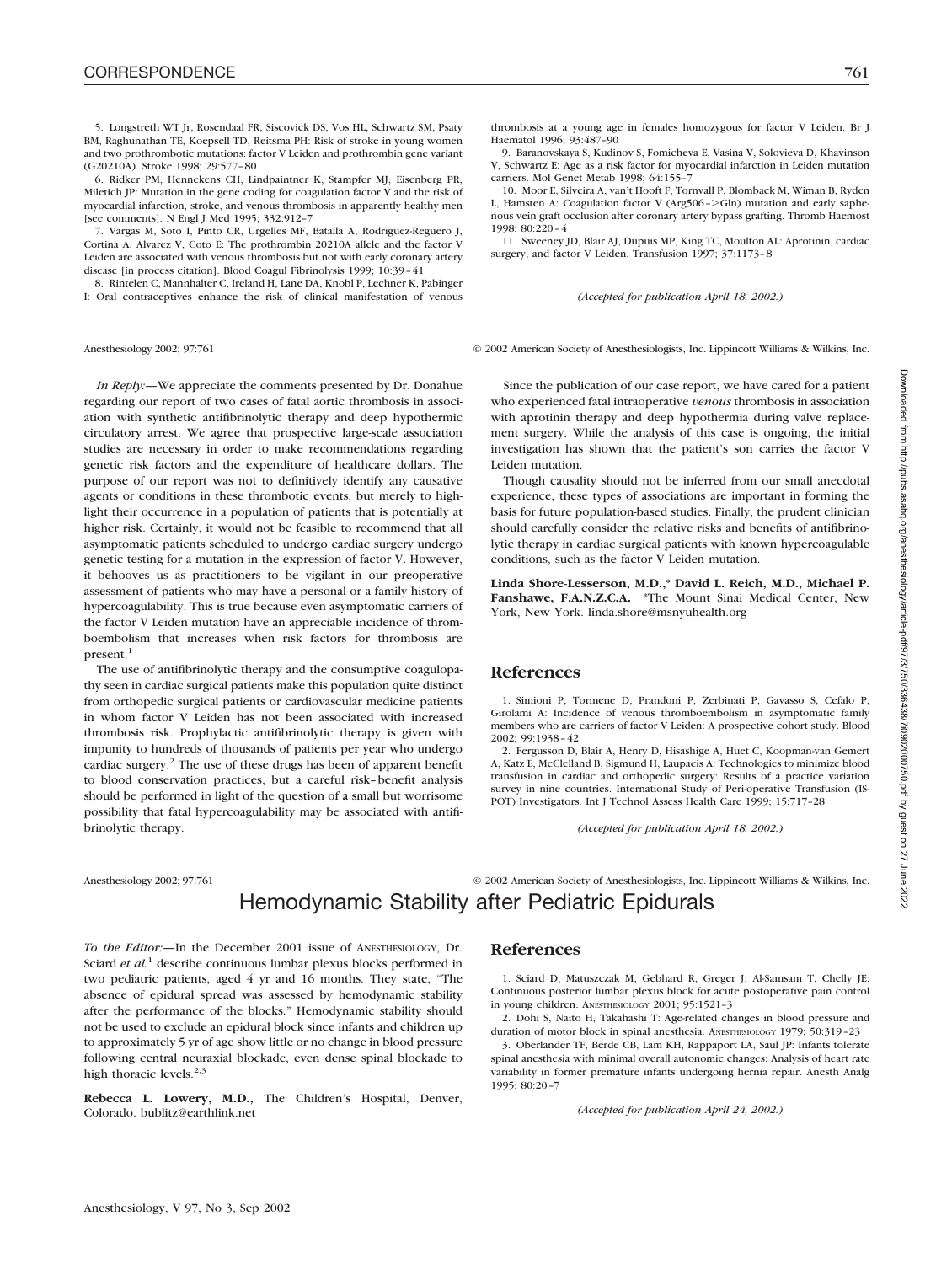*In Reply:—*We would like to thank Dr. Rebecca Lowery for her interest in our case report. The quote to which Dr. Lowery referred was only half of our original sentence, which read "The absence of epidural spread was assessed by hemodynamic stability after the performance of the blocks *and* by the presence of an adequate reaction to pin prick of the opposite leg after emergence." Although we also recognize that the hemodynamic changes associated with neuroaxial blockade may be absent or less pronounced in infants and young children, it is critical to acknowledge also the following. (1) Dohi *et al.*<sup>1</sup> and Oberlander *et al.*<sup>2</sup> reported on a very limited number of infants and young children. Although Dohi *et al.*<sup>1</sup> reported that significant hypotension might be observed in young children around 5 yr of age and older, extrapolating from these articles, the concept that 5 yr represents the absolute lower limit for children to be exposed to such risk following a neuroaxial block may be excessive. (2) More importantly, in infants and young children, any diagnosis is often the result of the convergence of

Supported by the Department of Anesthesiology, The University of Texas Medical School-Houston, Houston, Texas.

Anesthesiology 2002; 97:762 © 2002 American Society of Anesthesiologists, Inc. Lippincott Williams & Wilkins, Inc.

symptoms, and therefore, even if the risk is minimum, it should not be ignored. (3) We would like to believe that Dr. Lowery is not recommending not monitoring blood pressure following the performance of lumbar plexus block in infants and young children. In conclusion, we are happy to have provided an opportunity for Dr. Lowery to remind us about the expected hemodynamic changes associated with neuroaxial blocks in infants and young children. However, we would like to maintain that monitoring blood pressure is essential when performing a lumbar plexus block, even in this patient population.

**Didier Sciard, M.D., Maria Matuszczak, M.D., Ralf Gebhard, M.D., Jennifer Greger, M.D., Tameen Al-Samsam, M.D., Jacques E. Chelly, M.D., Ph.D., M.B.A.\*** \*The University of Texas Health Science Center at Houston, Houston, Texas. Jacques.Chelly@uth.tmc.edu

#### **References**

1. Dohi S, Natio H, Takahashi T: Age-related changes in blood pressure and duration of motor block in spinal anesthesia. ANESTHESIOLOGY 1999; 50:319–23

2. Oberlander TF, Berde CB, Lam KH, Rappaport LA, Saul JP: Infants tolerate spinal anesthesia with minimal overall autonomic changes: Analysis of heart rate variability in former premature infants undergoing hernia repair. Anesth Analg 1995; 80:20–7

*(Accepted for publication April 24, 2002.)*

## Anesthesiology 2002; 97:762–3 © 2002 American Society of Anesthesiologists, Inc. Lippincott Williams & Wilkins, Inc. Anesthesia Respiratory Circuit Failure

*To the Editor:—*Safe delivery of a general anesthetic requires an intact anesthesia respiratory circuit. An anesthesia circuit leak test is recommended as part of the routine preoperative anesthesia machine check.\* However, a negative leak test preoperatively does not guarantee that a significant respiratory circuit leak will not develop during the case.

We report here a series of 13 cases of anesthesia circuit failure resulting from circuit leaks found in the tubing of a (click-expandable) poppel 96-in adult anesthesia circuit (catalog No. K150E6000; Mallinckrodt Inc., St. Louis, MO). These cases occurred over a 1-month period at the Johns Hopkins Hospital (Baltimore, Maryland). It is of interest that the circuit design had recently been modified without notification from Mallinckrodt. These newer circuits are of wider diameter and narrower wall thickness.

In all 13 instances of circuit failure, a leak check was performed by the anesthesiologist prior to the case. In three cases, the leak test results were positive, with the magnitude of the anesthesia circuit leak greater than 10–15 l/min fresh gas flow. These circuits were replaced prior to the start of the cases. In 10 cases, although the preoperative leak test was negative, a leak and anesthesia circuit failure developed after the induction of general anesthesia. Two of these circuit failures



#### **Fig. 1. Defective anesthesia circuit.**

occurred well into the operative cases, at approximately 45 min and 2 h, respectively. All 10 postinduction circuit failures were associated with an inability to ventilate the patients. Nine cases of circuit leak occurred either during or sometime after placement of the circuit tubing into the tube tree holder. In four cases, circuit failure occurred after the patient's head was repositioned. Each patient was rescued through emergent replacement of the respiratory circuit.

> Upon inspection of the 13 failed circuits, 11 had a crack or tear in an inner fold of expandable circuit tubing (fig. 1). The other two circuit leaks were manifestations of longitudinal tears in the circuit tubing at the joint between the tubing and the end connector. On two occa-

Support was provided solely from institutional and/or departmental sources. Dr. Greenberg receives research funding from, is entitled to sales royalty from, and serves as a consultant to Mallinckrodt Medical, Inc., which is developing products related to the research described herein. The terms of this arrangement have been reviewed and approved by the Johns Hopkins University in accordance with its conflict of interest policies.

<sup>\*</sup> Anesthesia Apparatus Checkout Recommendations, 1993. Available at: http://www.fda.gov/cdrh/humfac/anesckot.html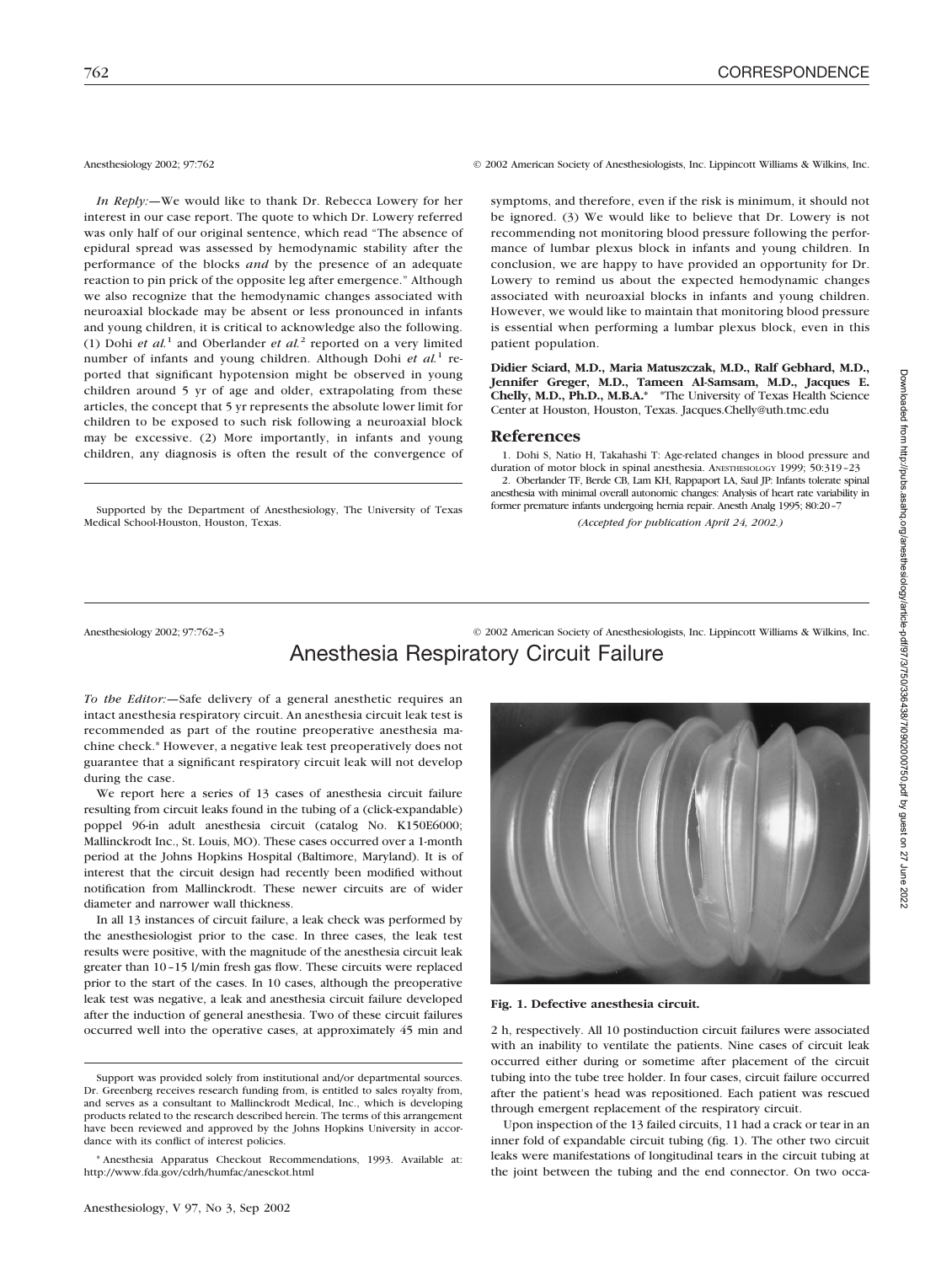sions, the respiratory circuits severed into two separate pieces of hosing at an inner fold of circuit tubing. These were respiratory circuits that had passed preoperative leak tests but subsequently developed large and unacceptable leaks during routine manipulations and use.

A self-inflating bag and an additional anesthesia circuit were immediately available in all situations. No patient experienced significant oxygen desaturation or injury. In spite of this, anesthesia respiratory circuit failure did occur at critical times and added risk.

**Mark I. Rossberg, M.D.,† Robert S. Greenberg, M.D.** †The Johns Hopkins Hospital, Baltimore, Maryland. mrossberg@jhmi.edu

*(Accepted for publication September 24, 2001.)*

Anesthesiology 2002; 97:763 © 2002 American Society of Anesthesiologists, Inc. Lippincott Williams & Wilkins, Inc.

Echo Bib



#### **Reference**

1. Borer A, Gilad J, Meydan N, Riesenberg K, Schlaeffer F, Alkan M, Schlaeffer P: Impact of active monitoring of infection control practices on deep sternal infection after open-heart surgery. Ann Thorac Surg 2001; 72:515–20

*(Accepted for publication April 12, 2002.)*

Support was provided solely from institutional and/or departmental sources.



**Fig. 1. An echo bib in place. Rotated 180°, the drape can also serve as a lobster bib.**

Anesthesiology 2002; 97:763 © 2002 American Society of Anesthesiologists, Inc. Lippincott Williams & Wilkins, Inc.

# ECMO Resuscitation after Massive Pulmonary Embolism during Liver Transplantation

*To the Editor:*—Pulmonary embolism<sup>1</sup> during liver transplantation has been the subject of many case reports and is often fatal.<sup>1,2</sup> We report successful resuscitation of a liver transplant patient using ECMO after massive pulmonary embolism, as a reminder that ECMO should be considered in this setting.

The patient was a 54-yr-old woman with primary biliary cirrhosis complicated by ascites and pruritus. She had no history of thromboses. Her prothrombin time, fibrinogen concentrations, and platelet count were within normal limits. The patient was hemodynamically stable during induction of anesthesia and throughout hepatectomy. One gram e-aminocaproic acid was given 3 h after incision, and total venovenous bypass was started at a flow of 3 l/min. At the end of the anhepatic phase, pulmonary artery pressures rose suddenly, and the patient became hypotensive. Simultaneously, venovenous bypass flow was noted to drop to 1 l/min. She rapidly developed electromechanical dissociation, and cardiac compressions were performed. A transesophageal probe was placed, and echocardiography revealed a massive clot

in the right atrium, right ventricle, and on the mitral valve. During resuscitation, the patient received 100 mEq sodium bicarbonate, 0.4 mg scopolamine, and infusions of norepinephrine and calcium chloride but remained hypotensive. Heparin, 8,000 U, was given, and within 45 min of diagnosis, the patient was placed on venoarterial extracorporeal membrane oxygenation (ECMO) using the existing left femoral venous line and cut-down on the right femoral artery. Hemodynamics improved immediately. Vascular anastomoses were completed 3.5 h after vena cava cross-clamping.

The patient regained full consciousness in the intensive care unit on postoperative day 1, and ECMO was discontinued in the operating room after completion of the biliary anastomoses. The patient's trachea was extubated on day 4, and she was discharged home on day 12.

A week later, the patient was readmitted, complaining of weakness, and was found to have a large inferior vena cava thrombus extending from the renal vein to the right atrium with 90% caval occlusion. She developed multiorgan failure and died 9 weeks after transplantation. The clinical course of this patient suggests an underlying prothrombotic diathesis of unknown etiology (factor V Leiden mutation was not found in this patient).

Supported by the Department of Anesthesiology, University of Michigan, Ann Arbor, Michigan.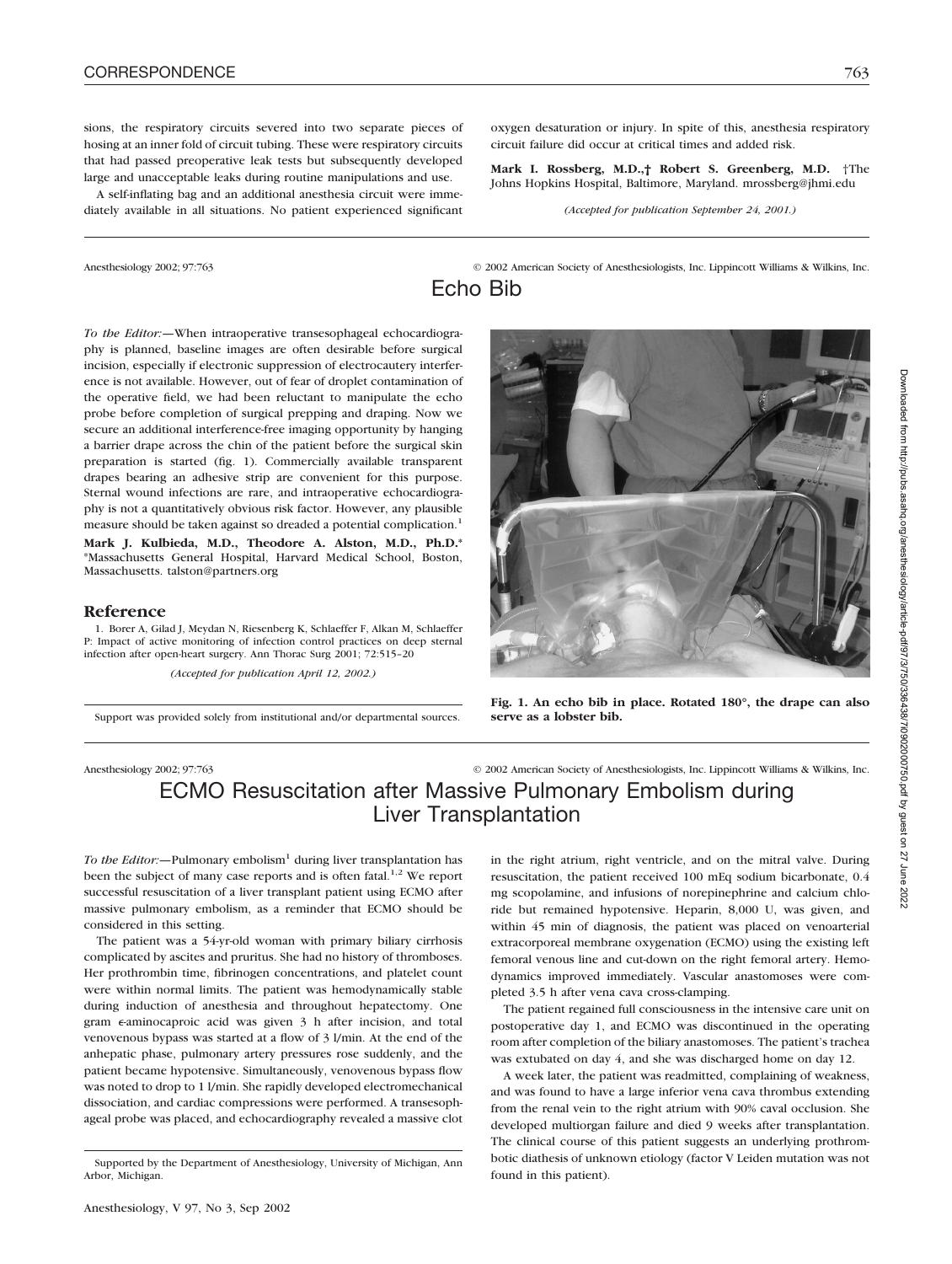Several important points are illustrated by this report. First, earlier use of transesophageal echocardiography may have allowed earlier diagnosis of the developing thrombus. Second, it was clear that rapid institution of ECMO was life-saving during the transplant, for which thrombectomy is considered especially risky.<sup>1</sup> Others have reported using venovenous oxygenation for a similar patient, $3$  and this technique could have been instituted here while awaiting the ECMO team.

In summary, routine use of transesophageal echocardiography during liver transplant may aid in preventing catastrophic pulmonary embolism. In centers where ECMO is available, it is a valuable adjunct to the treatment of massive, acute intraoperative pulmonary embolism during transplantation.

**James Szocik, M.D., Steven Rudich, M.D., Ph.D., Marie Csete, M.D., Ph.D.\*** \*University of Michigan School of Medicine, Ann Arbor, Michigan. csete@umich.edu

Anesthesiology 2002; 97:764–5 © 2002 American Society of Anesthesiologists, Inc. Lippincott Williams & Wilkins, Inc.

1. Sopher M, Braunfeld M, Shackleton C, Busuttil RW, Sangwan S, Csete M: Fatal pulmonary embolism during liver transplantation. ANESTHESIOLOGY 1997;

2. Golorgorsky E, De Wolf AM, Scott V, Aggarwal S, Dishart M, Kang Y: Intracardiac thrombus formation and pulmonary thromboembolism immediately after graft reperfusion in 7 patients undergoing liver transplantation. Liver Trans-

3. O'Connor CJ, Roozeboom D, Brown R, Tuman KJ: Pulmonary thromboembolism during liver transplantation: possible associated antifibrinolytic drugs and

*(Accepted for publication April 15, 2002.)*

novel treatment options. Anesth Analg 2000; 91:296–9

# T-wave Abnormalities on Preoperative Electrocardiogram Caused by "Cardiac Memory" Related to Intermittent Preexcitation

 $V_6$ 

**References**

plant 2001; 7:783–9

87:429–32

*To the Editor:—*T-wave inversions on the electrocardiogram attributed to abnormal ventricular repolarization may reflect the presence of ischemic heart disease. However, alteration in the ventricular depolarization pattern seen in intermittent left bundle branch block, ventricular pacing, or preexcitation can also cause abnormal ventricular repolarization (T-wave abnormalities on the electrocardiogram) persisting even after normalization of ventricular depolarization is restored.<sup>1-4</sup> This curious phenomenon is termed "cardiac memory." We present a patient with intermittent preexcitation in whom T-wave inversions on a preoperative electrocardiogram seen during the absence of  $\delta$  waves could be explained by cardiac memory but not by myocardial infarction/ischemia.

A healthy 38-yr-old man (weight, 70 kg; height, 176 cm) was scheduled for left knee arthroscopy under spinal anesthesia. He had no remarkable past medical history. He did not smoke, and he was not taking any medications or excessive alcohol. A standard 12-lead electrocardiogram on admission showed T-wave inversions in the limb

leads of II, III, and aVF, which could not exclude inferior myocardial infarction/ischemia (fig. 1A). However, he was completely asymptomatic, and he had never experienced chest pain. Laboratory data, including cardiac enzymes, was normal, and the chest radiograph was unremarkable. Transthoracic echocardiography was normal, without any regional wall motion abnormalities. An exercise stress test was not performed because of left knee pain. At the preoperative anesthetic interview, the patient reported that he had experienced a few episodes of palpitation that spontaneously dissipated within a few minutes. Therefore, we performed electrocardiographic monitoring at his bedside, which demonstrated intermittent preexcitation with obvious  $\delta$ waves. We thought the T-wave inversions on the admission electrocardiogram might likely be caused by cardiac memory related to intermittent preexcitation. The next day, spinal anesthesia was administered with 0.5% hyperbaric bupivacaine (Marcain® spinal 0.5% hyperbaric; AstraZeneca, Osaka, Japan), 2.0 ml, at the L3–L4 interspace. The anesthetic course was uneventful. There were no episodes of parox-



**Fig. 1. Standard 12-lead electrocardiogram obtained from a patient with intermittent preexcitation. (***A***) The electrocardiogram on admission presented the absence of waves. Marked T-wave inversions were observed in leads II, III, and aVF. (***B***) The postoperative electrocardiogram demonstrated ventricular preexci**tation. Note negative  $\delta$  waves in leads II, **III, and aVF, where T-wave inversions were marked during the disappearance of waves.**

I

m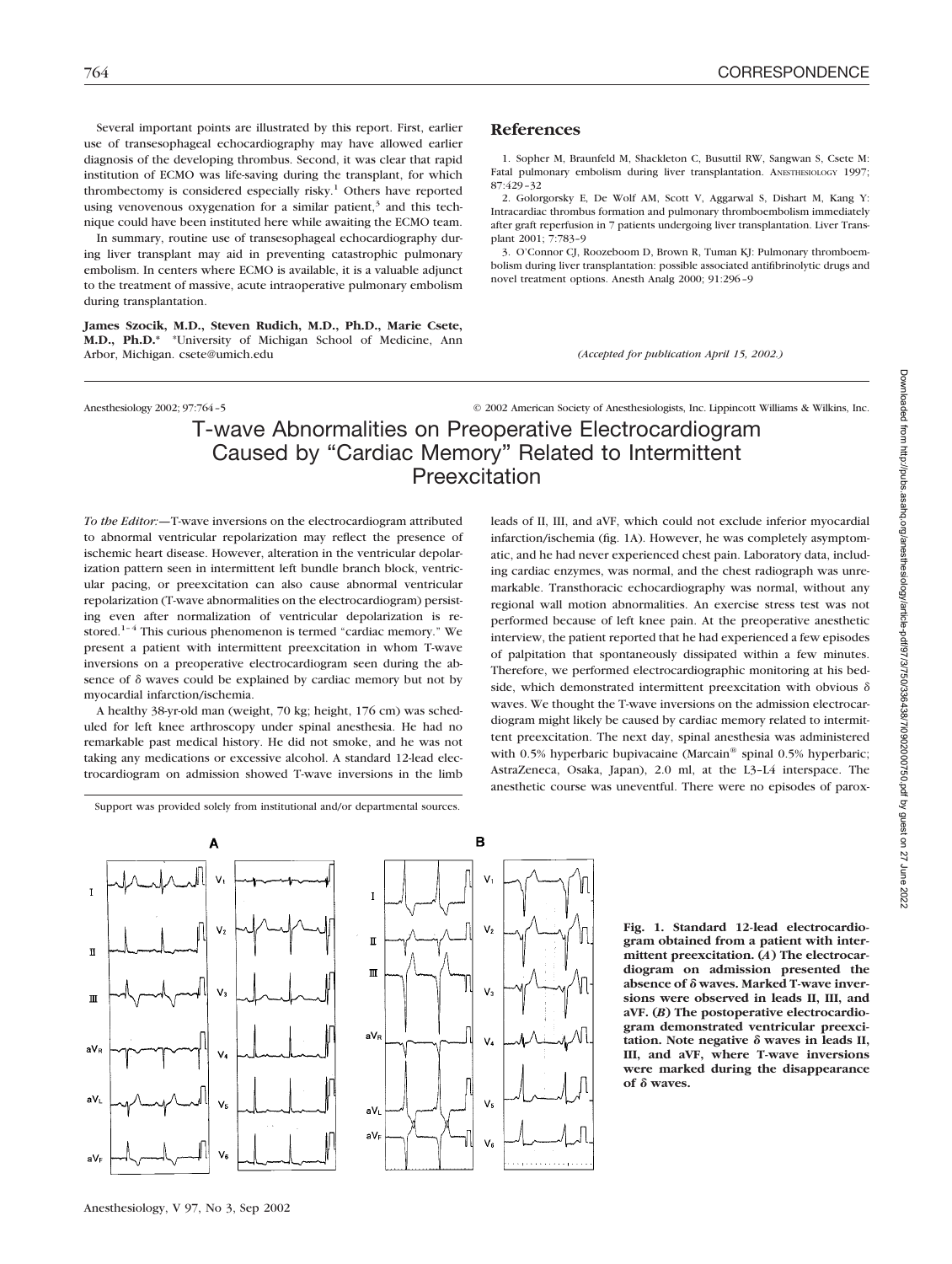ysmal supraventricular tachycardia, although  $\delta$  waves appeared intermittently throughout the surgery.

A postoperative 12-lead electrocardiogram showed ventricular preexcitation with negative  $\delta$  waves in leads II, III, and aVF, the leads where T-wave inversions had been observed most prominently (fig. 1B). These findings further support that the T-wave inversions on the admission electrocardiogram were caused by cardiac memory rather than by myocardial ischemia. No further cardiac investigations have been performed because of a lack of symptoms.

Normally, ventricular repolarization proceeds in a direction opposite to that of depolarization, resulting in the same polarity for the T wave as for the QRS complex.<sup>3</sup> When cardiac memory is noted, the T-wave direction is typically similar to the direction of the QRS complex during the period of altered ventricular depolarization (*e.g.*, left bundle branch block pattern) but not that of the QRS complex after normalization of ventricular depolarization, hence, the term "memory."<sup>1</sup> In cardiac memory phenomena associated with preexcitation, the vector of T-wave changes occurring after loss of preexcitation is in the same direction as the previous  $\delta$ -wave vector, and thus, T-wave inversions are most commonly observed in leads with negative  $\delta$  waves.<sup>3</sup> In this case, the preexcited electrocardiogram showed negative  $\delta$  waves in leads II, III, aVF, and V1, which may indicate a right posteroseptal accessory pathway. The T-wave inversions were marked in leads II, III, and aVF.

We cannot be absolutely certain that the T-wave inversions were caused by cardiac memory related to intermittent preexcitation because no further investigations, including exercise stress test and/or coronary angiography, were performed to rule out the possibility of myocardial ischemia. However, in a healthy young patient with no cardiac risk factors or symptoms and a normal heart on echocardiography, as in our case, it is unlikely that myocardial ischemia–induced T-wave inversions occur.

In conclusion, we present a case suggesting cardiac memory, a curious electrophysiologic phenomenon that is unfamiliar to anesthesiologists. This phenomenon should also be considered if T-wave inversions are observed on the electrocardiogram before anesthesia.

**Youji Iida, M.D.,\* Yuji Nakazato, M.D.** \*Showa University Fujigaoka Rehabilitation Hospital, Kanagawa, Japan. iida@sc4.so-net.ne.jp

### **References**

1. Rosenbaum MB, Blanco HH, Elizari MV, Lazzari JO, Davidenko JM: Electrotonic modulation of the T wave and cardiac memory. Am J Cardiol 1982; 50:213–22

2. Nicolai P, Medvedowsky JL, Delaage M, Barnay C, Blache E, Pisapia A: Wolff-Parkinson-White syndrome: T wave abnormalities during normal pathway conduction. J Electrocardiol 1981; 14:295–300

3. Geller JC, Carlson MD, Goette A, Reek S, Hartung WM, Klein HU: Persistent T-wave changes after radiofrequency catheter ablation of an accessory connection (Wolff-Parkinson-White syndrome) are caused by "cardiac memory." Am Heart J 1999; 138:987–93

4. Rosen MR: The heart remembers: Clinical implications. Lancet 2001; 357: 468–71

*(Accepted for publication April 16, 2002.)*

Anesthesiology 2002; 97:765–6 © 2002 American Society of Anesthesiologists, Inc. Lippincott Williams & Wilkins, Inc.

# Avoid Luer Connectors on Blood Pressure Cuffs

*To the Editor:—*As new products are introduced, novel potential problems may be noted.<sup>1</sup> My hospital system recently changed intravenous tubing systems to a set with valve ports (Smart Site; Alaris Medical Systems, San Diego, CA). These sets have female luer lock valve ports and comply with needle-free protocols. I find that the intravenous valve ports (especially when filled with propofol) are similar in appearance to the female luer lock connector and tubing of our blood pressure cuffs (Classic Cuf 2103; Critikon, Tampa, FL; fig. 1). Indeed, the noninvasive blood pressure inflation hose can be connected directly into the intravenous port (fig. 2). Activating our noninvasive blood pressure monitor (Spacelabs Medical 90426, Redmond, WA) in this case would deliver approximately 900 ml of air over 30 s intravenously, potentially causing serious injury or death.

Luer connectors, originally designed for attaching a syringe to a needle, have become a standard for parenteral systems. Because of the simple, effective design and added locking feature, it has been adopted for use in enteral, respiratory, epidural, intrathecal, and other miscellaneous systems as well. When syringes or tubings from different systems are misconnected, patient injury may result. A Spacelabs Medical safety alert<sup>2</sup> warned that:

Support was provided solely from institutional and/or departmental sources.

. . . [A] hazardous situation results from connecting the air tubing from a Spacelabs Medical NIBP monitor to a vascular access, such



**Fig. 1. (***A***) Critikon Classic Cuf 90426 connector. (***B***) Alaris extension set 30263E filled with propofol. (***C***) Alaris extension set 30263E. (***D***) Alaris "heparin lock" 2000E.**